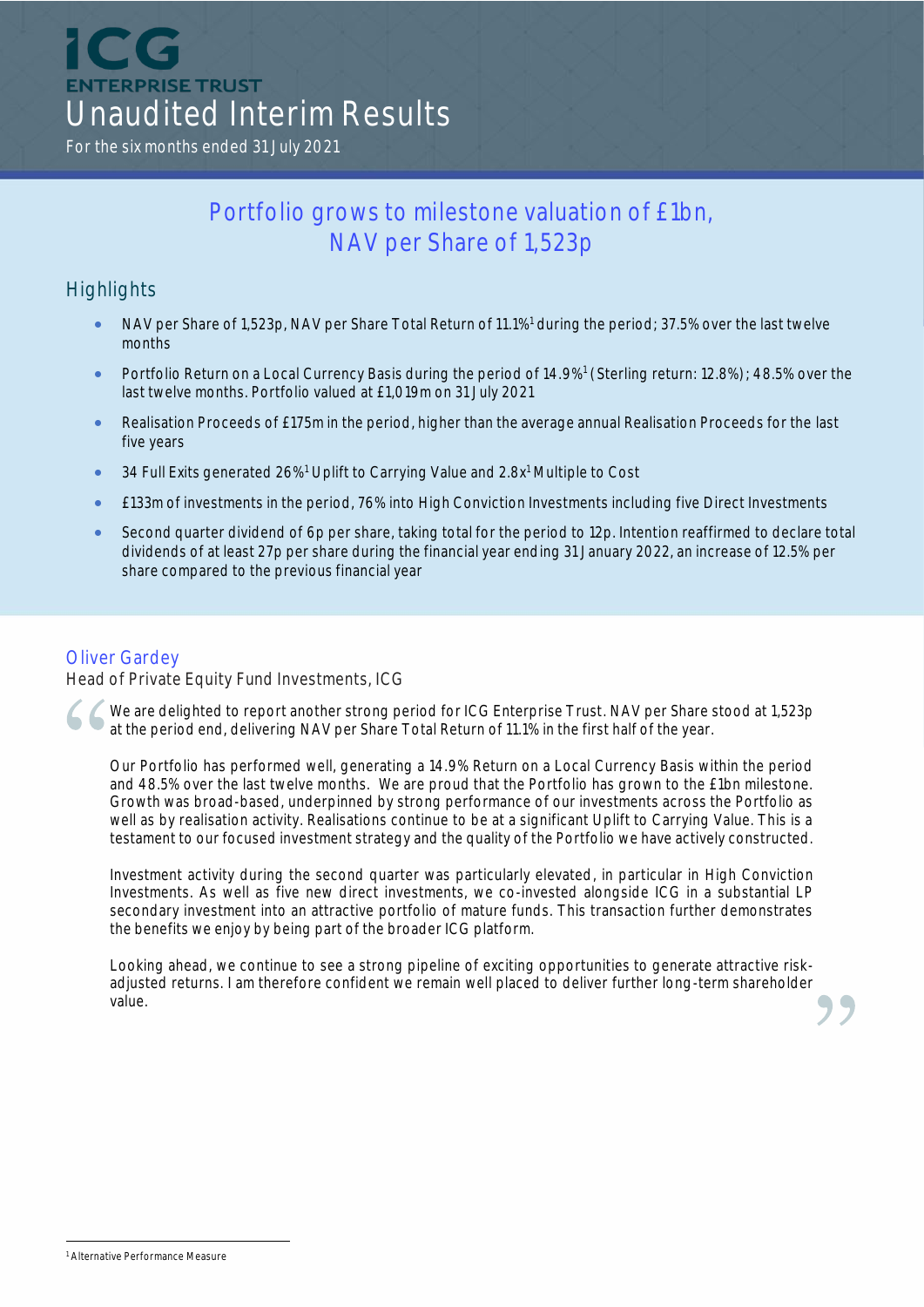# PERFORMANCE OVERVIEW

|                                                                                                                                                                                                            |      | 3 months 6 months | 1 year                        | 3 years                       | 5 years                      | 10 years                     |
|------------------------------------------------------------------------------------------------------------------------------------------------------------------------------------------------------------|------|-------------------|-------------------------------|-------------------------------|------------------------------|------------------------------|
| Performance to 31 July 2021                                                                                                                                                                                |      |                   |                               |                               |                              |                              |
| NAV per Share Total Return                                                                                                                                                                                 | 9.3% | 11.1%             | 37.5%                         | 57.2%                         | 111.3%                       | 213.3%                       |
| Share Price Total Return                                                                                                                                                                                   | 0.9% | 13.7%             | 40.7%                         | 37.6%                         | 109.0%                       | 246.7%                       |
| FTSE All-Share Index Total Return                                                                                                                                                                          | 1.8% | 12.6%             | 26.6%                         | 5.5%                          | 32.3%                        | 90.7%                        |
|                                                                                                                                                                                                            |      |                   | Six months to<br>31 July 2021 | Six months to<br>31 July 2020 | 12 months to<br>31 July 2021 | 12 months to<br>31 July 2020 |
| Portfolio Return on a Local Currency Basis                                                                                                                                                                 |      |                   | 14.9%                         | $(3.6)\%$                     | 48.5%                        | 1.5%                         |
| NAV per Share Total Return                                                                                                                                                                                 |      |                   | 11.1%                         | (1.0)%                        | 37.5%                        | $(2.2)\%$                    |
| <b>Realisation Proceeds</b>                                                                                                                                                                                |      |                   | £175m                         | £39m                          | £273m                        | £112m                        |
| <b>Total New Investment</b>                                                                                                                                                                                |      |                   | £133m                         | £52m                          | £220m                        | £147m                        |
| <b>ENQUIRIES</b>                                                                                                                                                                                           |      |                   |                               |                               |                              |                              |
| Investor / Analyst enquiries:<br>Oliver Gardey, Head of Private Equity Fund Investment, ICG<br>Colm Walsh, Managing Director, Private Equity Fund Investments, ICG<br>James Caddy, Investor Relations, ICG |      |                   |                               |                               |                              | +44 (0) 20 3545 2000         |
| Media enquiries:<br>Clare Glynn, Corporate Communications, ICG                                                                                                                                             |      |                   |                               |                               |                              | +44 (0) 20 3545 1395         |
| Ed Gascoigne Pees, Georgina Whittle, Camarco                                                                                                                                                               |      |                   |                               |                               |                              | +44 (0) 20 3757 4987         |
| Website:<br>www.icg-enterprise.co.uk                                                                                                                                                                       |      |                   |                               |                               |                              |                              |
| Company timetable                                                                                                                                                                                          |      |                   |                               |                               |                              |                              |

| Ex-dividend date    | 11 November 2021 |
|---------------------|------------------|
| Record date         | 12 November 2021 |
| Payment of dividend | 3 December 2021  |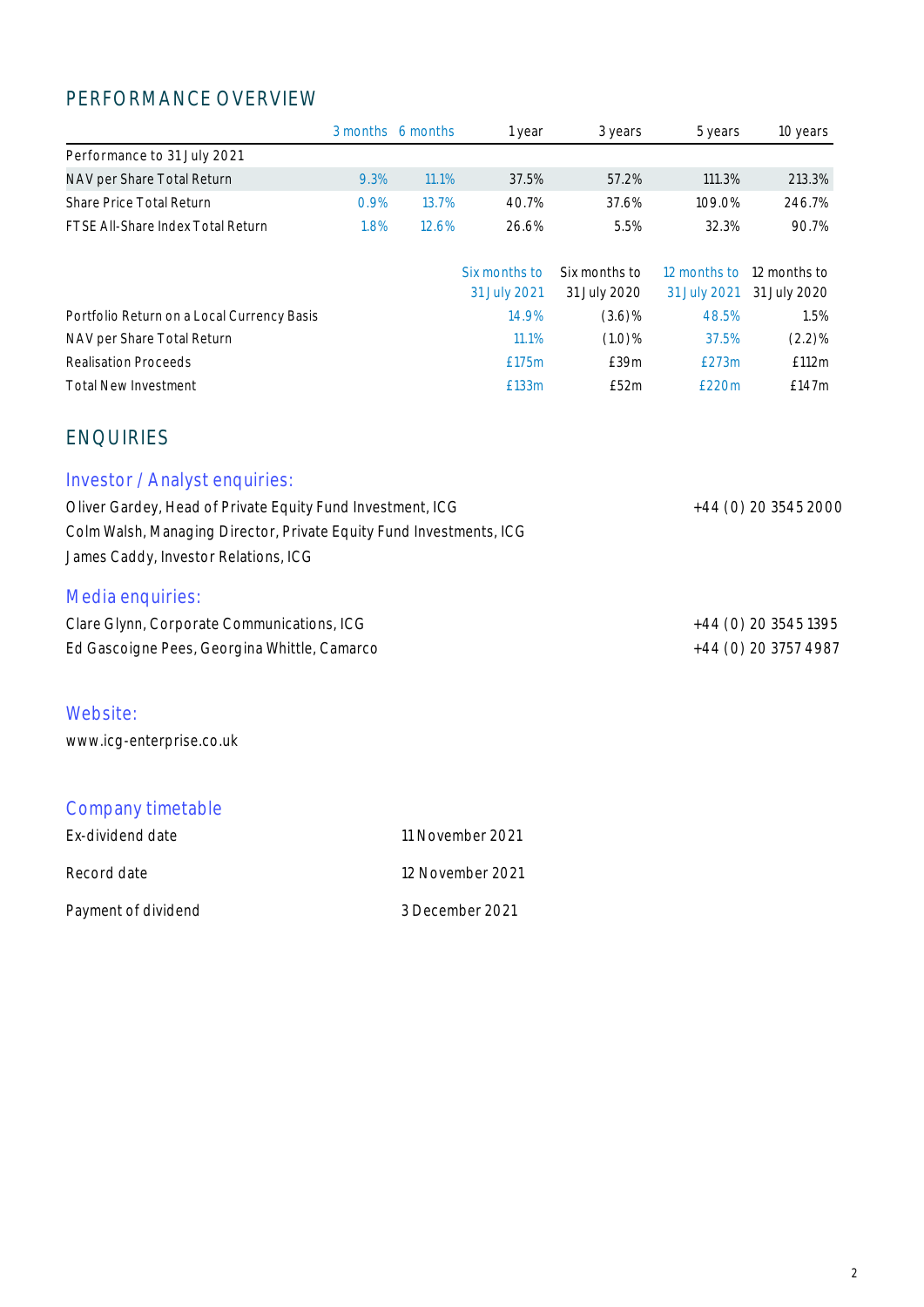## ABOUT ICG ENTERPRISE TRUST

ICG Enterprise Trust is a leading listed private equity investor focused on creating long-term growth by delivering consistently strong returns through selectively investing in profitable private companies, primarily in Europe and the US.

As a listed private equity investor, our purpose is to provide shareholders with access to the attractive long-term returns generated by investing in private companies, with the added benefit of daily liquidity.

We invest in companies directly via co-investments and through funds managed by ICG and other leading private equity managers who focus on creating long-term value and building sustainable growth through active management and strategic change.

We have a long track record of delivering strong returns through a flexible mandate and highly selective approach that strikes the right balance between concentration and diversification, risk and reward.

## **NOTES**

Included in this document are Alternative Performance Measures ("APMs"). APMs have been used if considered by the Board and the Manager to be the most relevant basis for shareholders in assessing the overall performance of the Company, and for comparing the performance of the Company to its peers and its previously reported results. The Glossary includes further details of APMs and reconciliations to International Financial Reporting Standards ("IFRS") measures, where appropriate.

In the Chair's Foreword, Manager's Review and Supplementary Information, all performance figures are stated on a Total Return basis (i.e. including the effect of re-invested dividends). ICG Alternative Investment Limited, a regulated subsidiary of Intermediate Capital Group plc, acts as the Manager of the Company.

## DISCLAIMER

This report may contain forward looking statements. These statements have been made by the directors in good faith based on the information available to them up to the time of their approval of this report and should be treated with caution due to the inherent uncertainties, including both economic and business risk factors, underlying such forwardlooking information. These written materials are not an offer of securities for sale in the United States. Securities may not be offered or sold in the United States absent registration under the US Securities Act of 1933, as amended, or an exemption therefrom. The issuer has not and does not intend to register any securities under the US Securities Act of 1933, as amended, and does not intend to offer any securities to the public in the United States. No money, securities or other consideration from any person inside the United States is being solicited and, if sent in response to the information contained in these written materials, will not be accepted.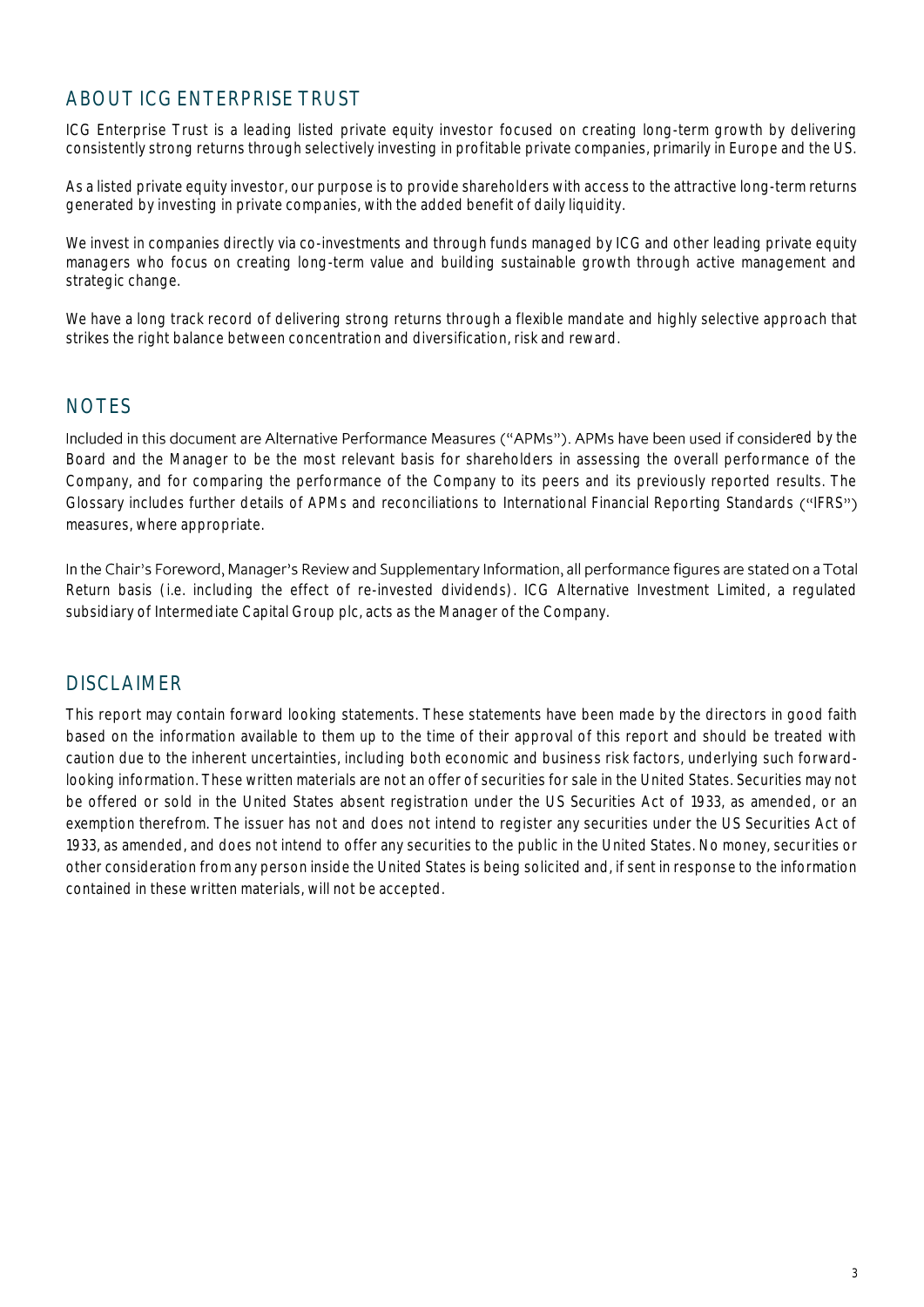## **CHAIR'S FOREWORD**

The backdrop for private equity investments has been strong during the first half of the year despite continued fall-out from the COVID-19 pandemic and other macro uncertainties. We experienced a record period of deal activity globally, both in terms of deal value and volume. Performance dispersion between sectors continued, with the leisure and travel sectors still heavily impacted by government restrictions. Technology, healthcare, and other more defensive sectors on the whole continued to perform well.

In this context, I am pleased to report that your Company's NAV per Share Total Return during the period was 11.1% and at 31 July 2021 NAV stood at 1,523p per share. The Portfolio<sup>2</sup> has performed strongly, recording a Portfolio Return on a Local Currency Basis of 14.9% for the six months to 31 July 2021. It continues to be well constructed and in line with our strategic objectives, with High Conviction Investments representing 48% of the Portfolio and 41% of the Portfolio being invested in the US.

An ICG Enterprise Trust share generated a total return of 13.7% during the period and the Board has declared a dividend of 6p per share in respect of the second quarter. In July the Board approved a buyback of 250,000 of the Company's shares. This decision demonstrates the Board's focus on shareholder returns and on capital allocation to optimise longterm growth in NAV per share.

As we look to the second half of the financial year and beyond, significant macro uncertainties persist and, in some cases, are increasing. However, our investment strategy is clear, our track record continues to grow and our Portfolio is robust.

Your Board remains confident that ICG Enterprise Trust is well positioned to provide shareholders with access to the attractive long-term returns generated by investing in private companies, with the added benefit of daily liquidity.

Jane Tufnell 4 October 2021

<sup>&</sup>lt;sup>2</sup> In the Chair's Foreword, Manager's Review and Supplementary Information, reference is made to the "Portfolio". This is an APM.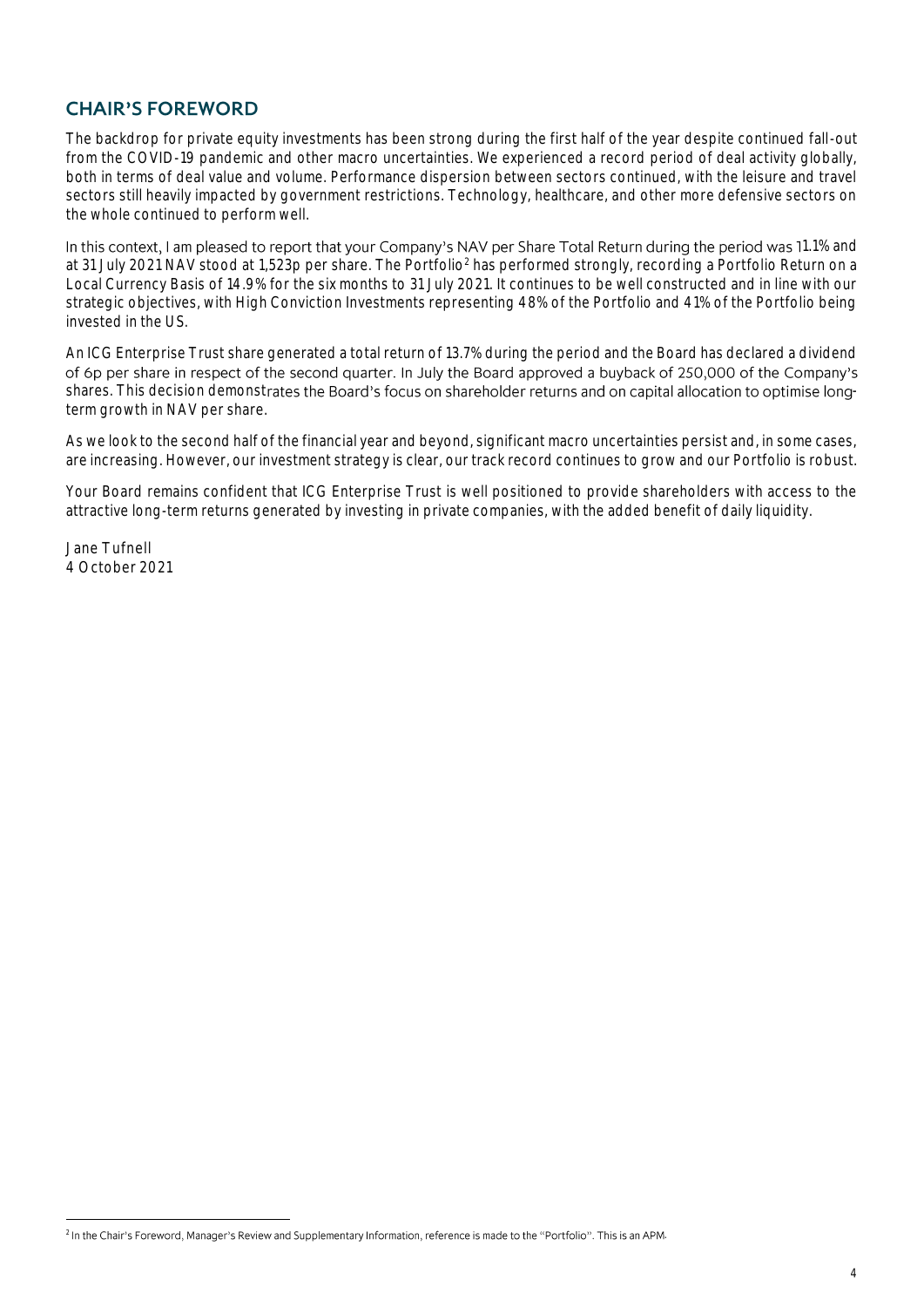# **MANAGER'S REVIEW**

### Performance overview

#### Consistently strong Portfolio performance

Despite continued volatility as a result of the COVID-19 pandemic within the period, the strength of our business model and highly focused investment strategy remains. Over the six month period to 31 July 2021 the Portfolio generated a 14.9% Portfolio Return on a Local Currency Basis and 48.5% over the last twelve months. Over the last five years, the Portfolio has generated Portfolio Return on a Local Currency Basis of 21% p.a.

We aim to deliver attractive risk-adjusted returns by executing our focused and differentiated investment strategy. We focus on buyouts in developed markets, targeting mid-market and larger deals. We look for businesses that are profitable, cash generative and with strong defensive growth characteristics. We find these characteristics in a range of sectors and invest in these businesses directly, through ICG managed funds and through third party private equity managers. When combined, we believe this results in a uniquely balanced portfolio with attractive growth characteristics.

The strength of performance during the period was broad-based, with only one single portfolio company contributing over 5% of gains. Realisation activity has also continued to support Portfolio performance during the period, with an average Uplift to Carrying Value on realisation of 26%.

| Movement in the Portfolio<br>£m     | Six months to 31 July 2021<br>£m | Six months to 31 July 2020 |  |
|-------------------------------------|----------------------------------|----------------------------|--|
|                                     |                                  | £m                         |  |
| Opening Portfolio*                  | 949.2                            | 806.4                      |  |
| <b>Total New Investments</b>        | 133.3                            | 52.4                       |  |
| <b>Total Proceeds</b>               | (184.7)                          | (94.4)                     |  |
| Net cash (inflow)/outflow           | (51.4)                           | (42.0)                     |  |
| Valuation Movement**                | 141.6                            | (28.7)                     |  |
| Currency movement                   | (20.4)                           | 29.3                       |  |
| Closing Portfolio*                  | 1,019.0                          | 765.0                      |  |
| % Portfolio growth (local currency) | 14.9%                            | $(3.6)\%$                  |  |
| % currency movement                 | $(2.1)$ %                        | 3.7%                       |  |
| % Portfolio growth (Sterling)       | 12.8%                            | 0.1%                       |  |
| Expenses and other                  | (1.7)%                           | $(1.1)$ %                  |  |
| NAV per share Total Return          | 11.1%                            | $(1.0)\%$                  |  |

\* Refer to the Glossary for reconciliation to the Portfolio balance presented in the unaudited results.

\*\* 99% of the Portfolio is valued using 30 June 2021 (or later) valuations (31 January 21: 95%).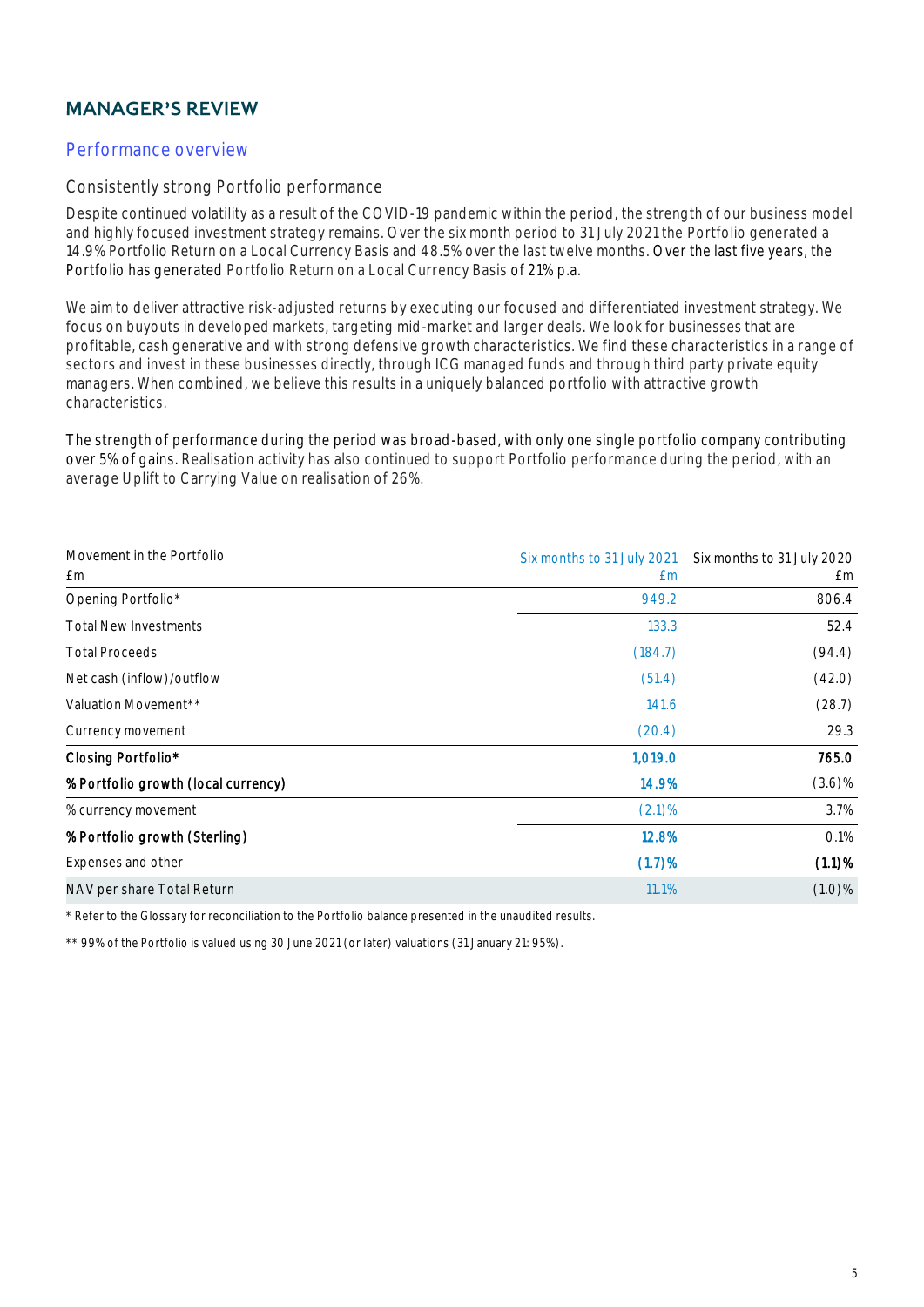High Conviction Investments underpinned by investments in leading Third Party Funds

High Conviction Investments are those where ICG has actively selected the underlying companies. We seek to enhance returns and increase visibility on underlying performance drivers. Over the last five years, this part of the Portfolio has generated a Portfolio Return on a Local Currency Basis of 25% p.a.

High Conviction Investments represented 48% of the Portfolio value at 31 July 2021 (31 January 2021: 51%), and we anticipate these investments will represent 50% - 60% of the Portfolio in the medium term. High Conviction Investments generated 10% Portfolio Return on a Local Currency Basis for the period. Key contributors to the strength of performance were from businesses in the technology sector, in particular IRI and Visma. IRI, a provider of missioncritical data and predictive analytics to consumer goods manufacturers, performed extremely well during the period and its valuation was marked up following a partial realisation. Visma, a provider of business management software and outsourcing services, also displayed strong operational performance in the period. Our direct investment in Visma is held alongside Hg Capital and ICG. A number of ICG funds also generated broad-based valuation increases.

Third Party Funds provide a base of strong diversified returns. They also play an important strategic role by providing direct and secondary investment opportunities. Over the last five years, this element of the Portfolio has generated a Portfolio Return on a Local Currency Basis of 18% p.a.

Third Party Funds represented 52% of total Portfolio value at 31 July 2021 (31 January 2021: 49%). Our Third Party Funds generated 20% Portfolio Return on a Local Currency Basis for the period. The most significant contributor to these returns was U-POL Ltd ("U-POL"). U-POL's valuation was increased by 132% compared to its carrying value at 30 April 2021, reflecting an agreed sale price.

| Investment category                | 31 July 2021<br>£m | 31 July 2021<br>% of Portfolio | 31 July 2020<br>% of Portfolio |
|------------------------------------|--------------------|--------------------------------|--------------------------------|
| ICG managed investments            | 274                | 27%                            | 23%                            |
| Third party Direct Investments     | 155                | 15%                            | 16%                            |
| Third party Secondary Investments  | 63                 | 6%                             | 5%                             |
| <b>High Conviction Investments</b> | 492                | 48%                            | 44%                            |
| Third Party Funds                  | 527                | 52%                            | 56%                            |
| Total                              | 1.019              | 100%                           | 100%                           |

Top 30 companies report another period of double-digit revenue and earnings growth

Our largest 30 underlying companies ("Top 30 companies") represented 43% of the Portfolio by value at 31 July 2021 (31 January 2021: 52%). They performed well in the period, underpinned by strong operational performance, and reported LTM revenue growth of 23%.

Of the Top 30 companies, EBITDA is a relevant metric for 27<sup>3</sup>, which in aggregate represent 34% of the Portfolio by value. These companies reported LTM revenue and EBITDA growth of 18% and 26% respectively. Their Enterprise Value / EBITDA multiples were 14.4x (31 January 2021: 14.0x) and the Net Debt/EBITDA ratio was 3.9x (31 January 2021: 4.3x). Our Top 30 companies are heavily weighted towards developed private equity markets. 47% of the Top 30 by Portfolio value is invested in the US, 28% in Europe and 18% in the UK.

There were seven new entrants to our Top 30 companies within the period, of which five were High Conviction Investments. Two, DigiCert and ProAlpha, are ICG managed investments whilst Ivanti and Class Valuation are third party Direct Investments. The fifth, Pharmathen, is a third party Secondary Investment. The two new entrants from Third Party Funds were Rough Country and Synlab.

<sup>3</sup> PetSmart/Chewy, Allegro and Ivanti were excluded from this analysis as EBITDA growth is not a relevant metric for these companies in the period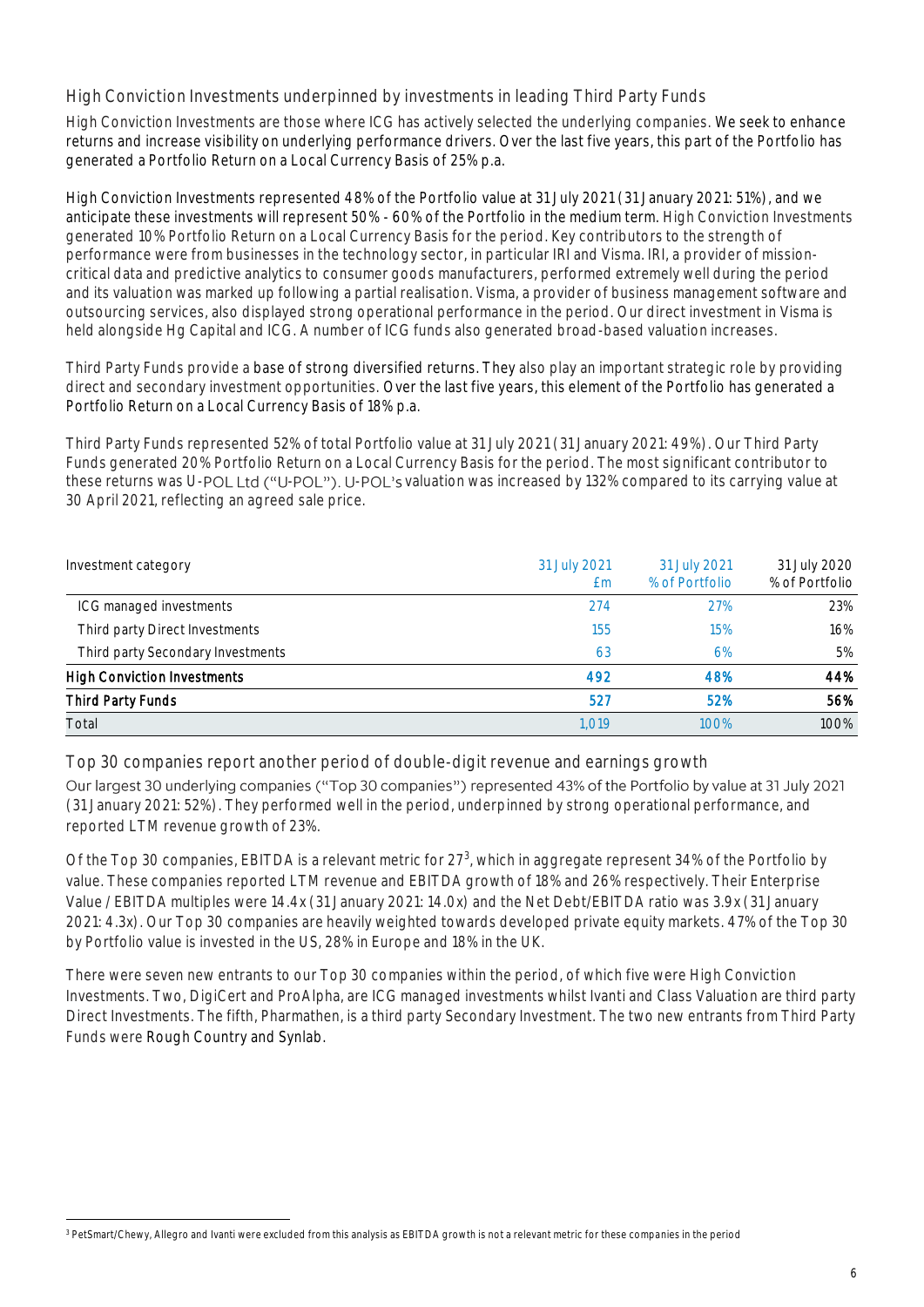## Realisation activity

#### Realisations at significant Uplifts to Carrying Value and cost

Realisation momentum experienced in the first quarter continued apace into the second quarter, with Realisation Proceeds for the six month period higher than the average annual Realisation Proceeds for the last five years.

Total Proceeds for the period amounted to £184m. This was comprised of £175m generated from the realisation of individual companies (either held directly or through funds) and £9m of proceeds from Fund Disposals.

There were 34 Full Exits completed in the period which realised £143m of proceeds. These realisations were completed at an average of 26% Uplift to Carrying Value and an average Multiple to Cost of 2.8x. A further £32m of proceeds were received from partial exits.

Five of our Top 30 companies at the beginning of the financial year were fully realised during the period. The largest exit was Telos, the 2<sup>nd</sup> largest investment at the start of the financial year, which we fully realised early in the period at a slight uplift to the 31 January 2021 carrying value. Our investment in DomusVi (the third largest underlying company at the start of the year) alongside ICG Europe Fund VI was fully realised in the period. Given the strength of the business and continued opportunity for growth, we subsequently decided to make a partial reinvestment in DomusVi alongside ICG Europe Fund VII. Other notable realisations included the exit of another ICG investment, Supporting Education Group (which was the 10<sup>th</sup> largest underlying portfolio company at the start of the year), System One and Cognito. Also in the period, third party manager Graphite Capital entered into an agreement to sell U-POL to US-listed Axalta Coating Systems. We anticipate the transaction will close in the second half of the year, generating cash proceeds of c.£24m.

A small number of Fund Disposals were also completed during the period, generating £9m of proceeds and releasing £10m of Undrawn Commitments.

#### New investment activity

#### Executing against a substantial investment pipeline

We deployed substantial capital in the period, particularly into High Conviction Investments. In total we invested £133m, of which £101m (76%) was in High Conviction Investments and £32m was in the form of drawdowns from Third Party Funds.

Over 25 potential direct investment opportunities were generated in the period from our Third Party Funds and the ICG platform. Of these, we selectively completed five new Direct Investments for a total of £37m. These new investments were made in:

| Company         | Manager                 | Company sector / description                                                                             | <b>ICG Enterprise Trust investment</b><br>during the period |
|-----------------|-------------------------|----------------------------------------------------------------------------------------------------------|-------------------------------------------------------------|
| AMEOS Group     | ICG                     | Private hospital operator in the DACH region                                                             | £4m                                                         |
| Class Valuation | <b>Gridiron Capital</b> | Provider of residential mortgage appraisal<br>management services                                        | f7m                                                         |
| DigiCert        | ICG.                    | Internet security software platform and leading<br>provider of secure sockets layer ("SSL") certificates | f7m                                                         |
| DomusVi         | ICG.                    | Operator of retirement homes                                                                             | f10m                                                        |
| Ivanti          | Charlesbank             | Provider of enterprise IT software                                                                       | f9m                                                         |

In addition, the investment team utilised their secondary investment network and unique access to the ICG platform to execute a £32m secondary investment alongside our Manager into an LP secondary portfolio of mature private equity funds. Secondary investments form an important part of our investment strategy and over the long term we expect these investments to represent 10-20% of the Portfolio value (31 July 2021: 12%).

The remaining £32m of High Conviction Investments made in the period were through ICG funds (£30m) and add-on investments for existing Direct Investments (£2m).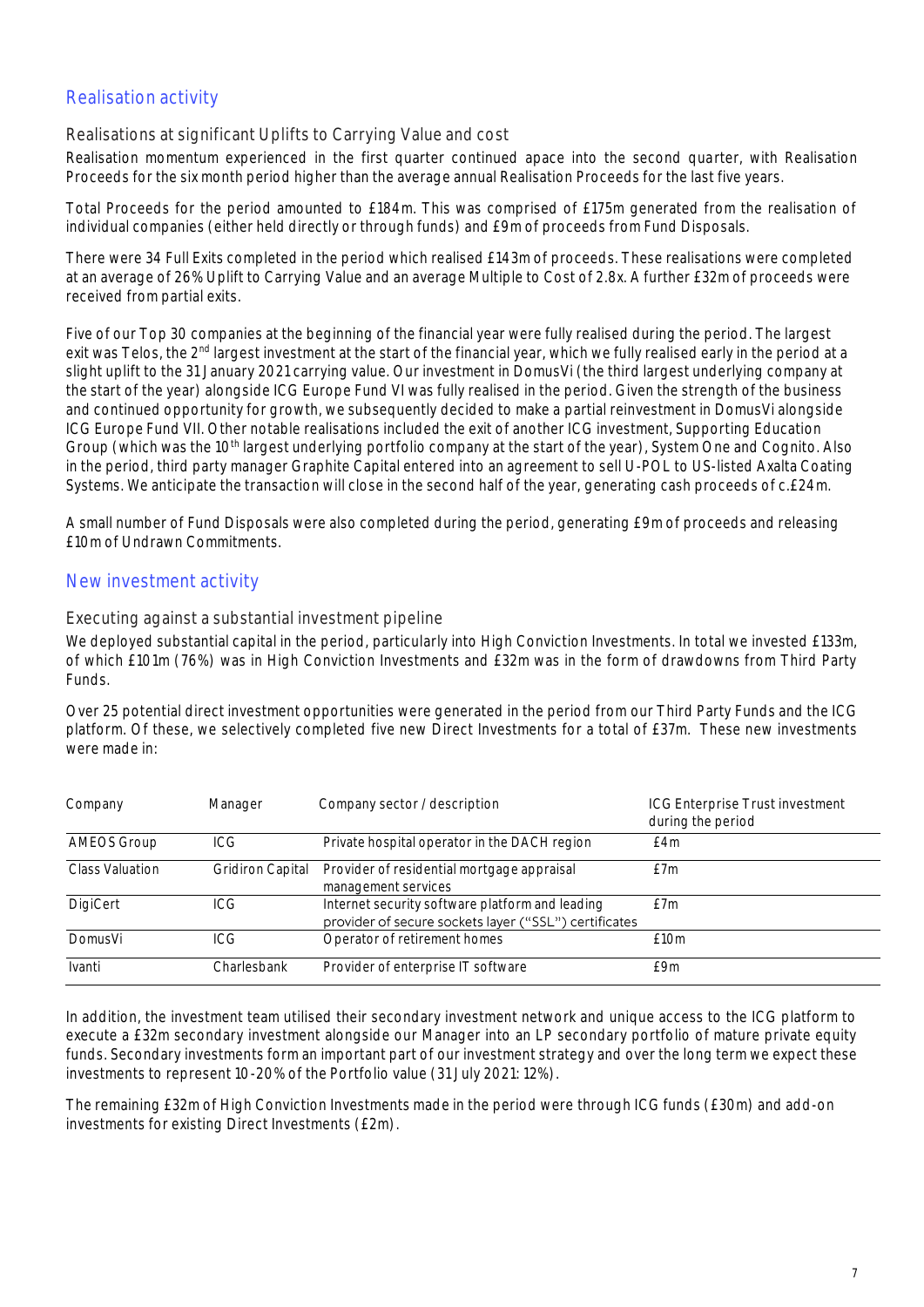## New investment activity (continued)

#### Nine new fund Commitments to both existing and new manager relationships

We continued to benefit from the broader ICG platform, committing £64m to two ICG funds in the period. These were in attractive strategies we have invested in previously. We also selectively committed to a number of leading third party private equity managers who complement our long-term strategic objectives, share values which are aligned to our ESG framework and have an investment approach that suits our defensive growth focus. We completed seven new Third Party Fund Commitments in the period totalling £69m. Four of these Commitments were to managers with whom we have not invested before, demonstrating our ability to source and execute new opportunities to work with leading managers.

| Fund                                | <b>Focus</b>                                                       | <b>ICG Enterprise Trust</b><br>Commitment during the period |
|-------------------------------------|--------------------------------------------------------------------|-------------------------------------------------------------|
| <b>BC Partners XI</b>               | European and North American mid-market buyouts                     | €15m $(E13m)$                                               |
| Bregal Unternehmerkapital III*      | European mid-market buyouts                                        | €10m (£9m)                                                  |
| GHO Capital III*                    | European and North American mid-market buyouts                     | €10m (£9m)                                                  |
| GI Partners VI-A*                   | North American mid-market buyouts                                  | \$10m (E7m)                                                 |
| Hellman and Friedman X <sup>*</sup> | North American mid-market and large buyouts                        | \$10m (E7m)                                                 |
| ICG Europe Fund VIII                | European structured and equity financing in mid-market<br>buy-outs | £40m(E35m)                                                  |
| <b>ICG Strategic Equity IV</b>      | Secondary fund restructurings                                      | \$40m (£29m)                                                |
| Resolute V                          | North American mid-market buyouts                                  | \$15m (£11m)                                                |
| TH Lee IX                           | North American mid-market and large buyouts                        | \$20m (£14m)                                                |

In total we made £133m of Commitments as follows:

\* New manager relationship during the period

## Portfolio analysis at 31 July 2021

The Top 30 contribute 43% of the Portfolio value. The Portfolio is appropriately diversified by sector and geography. This strikes a good balance between concentration, so that Direct Investments can meaningfully impact performance, and diversification, so that we are not overly exposed to the risks of individual portfolio companies or sectors.

#### Focus on developed markets

The Portfolio is focused on developed private equity markets, invested across the US (41%), continental Europe (33%) and the UK (18%).

#### Focus on sectors with defensive growth characteristics

The Portfolio is well diversified and weighted towards sectors with defensive growth characteristics. Technology (18%), Healthcare (16%), Business Services (13%) and Education (5%) make up 52% of the Portfolio. We feel these are particularly attractive sectors, benefitting from structural growth trends. Within our exposure to the Consumer and Industrial sectors (26% and 8% respectively), we have a bias to companies with more defensive business models, non-cyclical growth drivers and high recurring revenue streams. We have relatively low exposure to the Financials (6%) and Leisure (3%) sectors.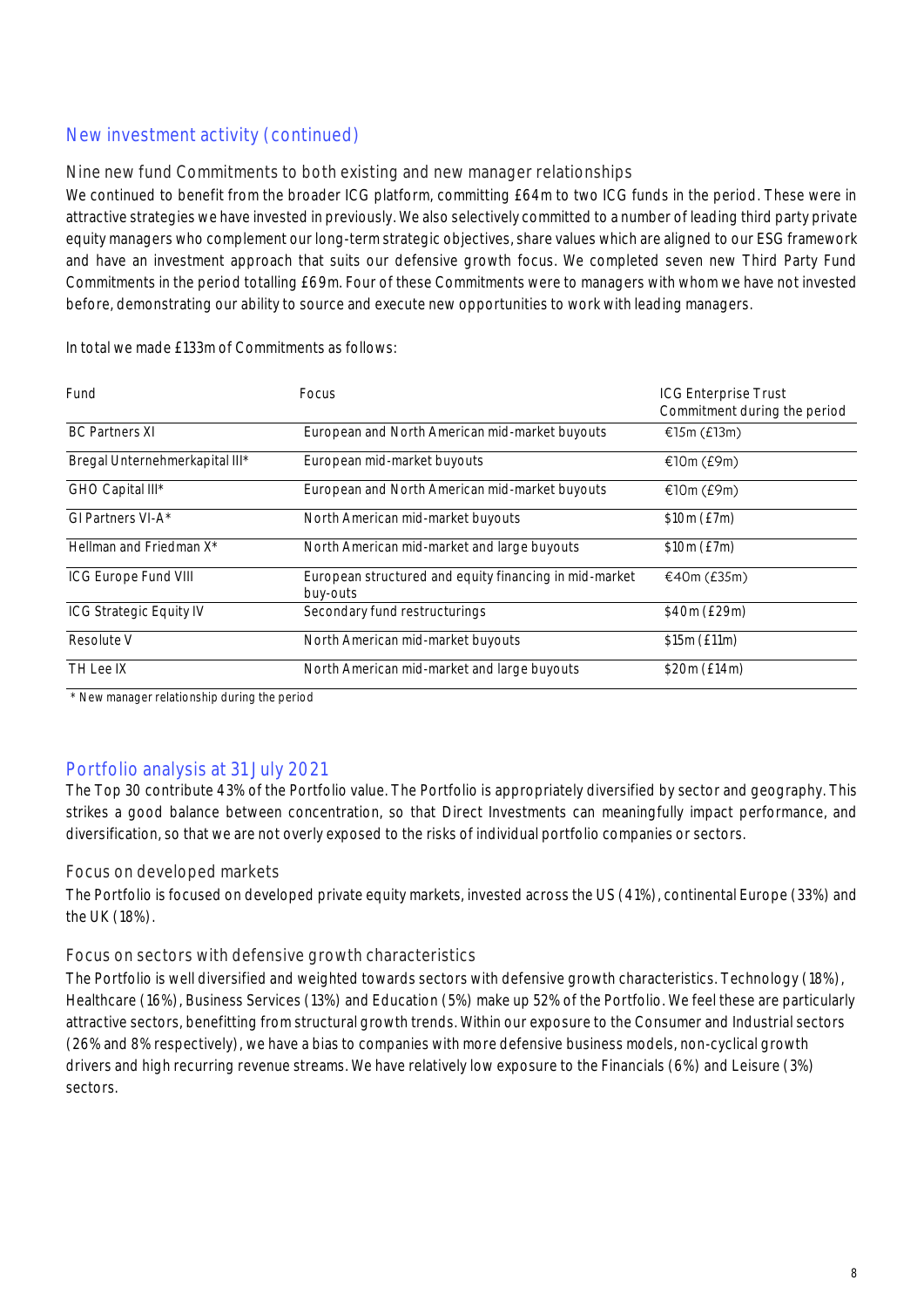## Portfolio analysis at 31 July 2021 (continued)

#### Quoted Companies

We do not invest in publicly quoted companies but gain listed investment exposure when IPOs are used as a route to exit an investment. We therefore have exposure to listed businesses within our Portfolio. In these cases, exit timing typically lies with the third party manager we have invested alongside.

Our managers took advantage of the currently attractive market conditions for initial public offerings during the period. A total of seven underlying portfolio companies were listed, generating a combined gross valuation uplift of £8m compared to their valuation at 31 January 2021.

At 31 July 2021, we had 40 underlying investments in quoted companies, representing 14.2% of the Portfolio value compared to 20.4% at 31 January 2021. The reduction was largely driven by the realisation of our entire stake in Telos during February as well as by the fall in Chewy's share price, partially offset by new IPOs.

At 31 July 2021 there were three investments that each accounted for 0.5% or more of the Portfolio value:

|       | Company                               | Ticker  | % value of Portfolio |  |
|-------|---------------------------------------|---------|----------------------|--|
|       | Chewy (part of PetSmart) <sup>1</sup> | CHWY-US | 7.5%                 |  |
|       | Allegro                               | ALE-WA  | 1.0%                 |  |
| 3     | Synlab*                               | SYAB-F  | 0.6%                 |  |
| Other |                                       |         | 5.1%                 |  |
| Total |                                       |         | 14.2%                |  |

<sup>1</sup>% value of Portfolio includes entire holding of PetSmart and Chewy. Majority of value is within Chewy

\* Company listed during the period

### Balance sheet and financing

Our liquidity position is robust, with a period-end cash balance of £70m<sup>4</sup> (31 January 2021: £45m). At 31 July 2021 we had total available liquidity of £241m, comprising £70m cash and £171m undrawn revolving credit facility.

|                                                              | £m    |
|--------------------------------------------------------------|-------|
| Cash at 31 January 2021                                      | 45    |
| <b>Realisation Proceeds</b>                                  | 175   |
| <b>Fund Disposals</b>                                        | 9     |
| Third Party Fund drawdowns                                   | (32)  |
| <b>High Conviction Investments</b>                           | (101) |
| Shareholder returns                                          | (12)  |
| FX and other                                                 | (15)  |
| Cash at 31 July 2021                                         | 70    |
| Available undrawn debt facilities                            | 171   |
| Cash and undrawn debt facilities (total available liquidity) | 241   |

At 31 July 2021 the Portfolio represented 98% of net assets (31 January 2021: 100%).

<sup>4</sup> Cash for liquidity purposes includes £40.2m held within the Company's wholly owned subsidiaries. Subsidiaries are held at fair value under IFRS 10 Consolidated Financial **Statements**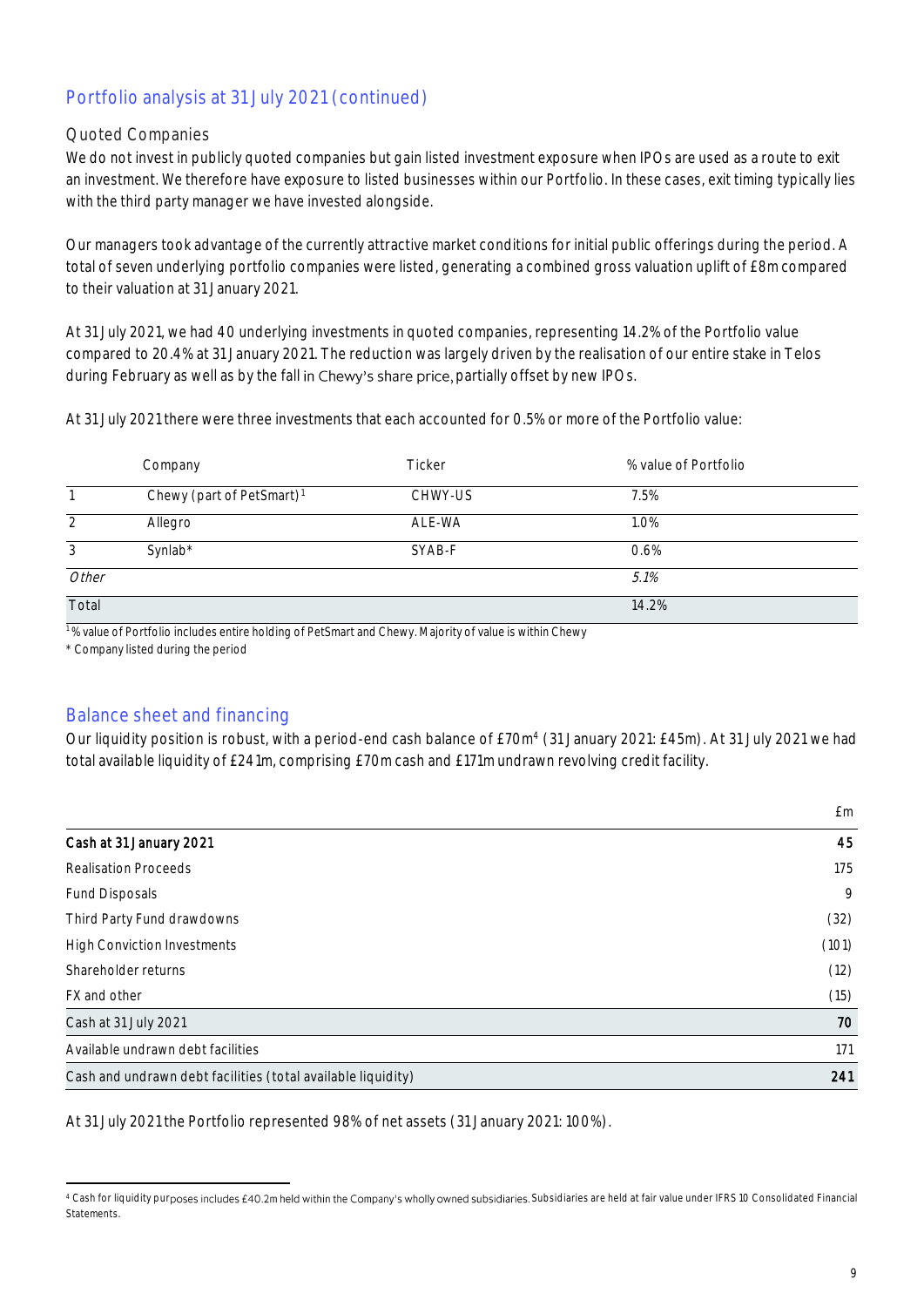## Balance sheet and financing (continued)

|                        | 31 July 2021<br>£m | 31 January 2021<br>£m |
|------------------------|--------------------|-----------------------|
| Portfolio*             | 1,019              | 949                   |
| Cash                   | 70                 | 45                    |
| Other net liabilities* | (45)               | (42)                  |
| Net assets             | 1,044              | 952                   |

\*Refer to the Glossary for reconciliation from the Investments at fair value presented on the balance sheet to the Portfolio balance and calculation of other net liabilities

At 31 July 2021, we had Undrawn Commitments of £485m (31 January 2021: £418m) of which 17% (£81m) were to funds outside of their Investment Period.

|                                                       | 31 July 2021 | 31 January 2021 |
|-------------------------------------------------------|--------------|-----------------|
|                                                       | £m           | f m             |
| Undrawn Commitments – funds in Investment Period      | 404          | 341             |
| Undrawn Commitments – funds outside Investment Period | 81           | 77              |
| <b>Total Undrawn Commitments</b>                      | 485          | 418             |
| Total available liquidity (including facility)        | (241)        | (201)           |
| Overcommitment (including facility)                   | 244          | 217             |
| Overcommitment % of net asset value                   | 24%          | 23%             |

Our objective is to be fully invested through the cycle, while ensuring that we have sufficient liquidity to be able to take advantage of attractive investment opportunities as they arise. We do not intend to be geared other than for short-term working capital purposes.

### Activity since the period end (for the one month to 31 August 2021)

The momentum experienced across the business in the first half of the year has continued with the following activity taking place:

- Realisation Proceeds of £22m
	- o Including proceeds from the sale by Gridiron Capital of Rough Country to TSG Consumer Partners
- Deployment
	- o Invested £13m (£10m Drawdowns of existing third party fund Commitments, £3m High Conviction Investments)

### ICG Private Equity Fund Investments Team 4 October 2021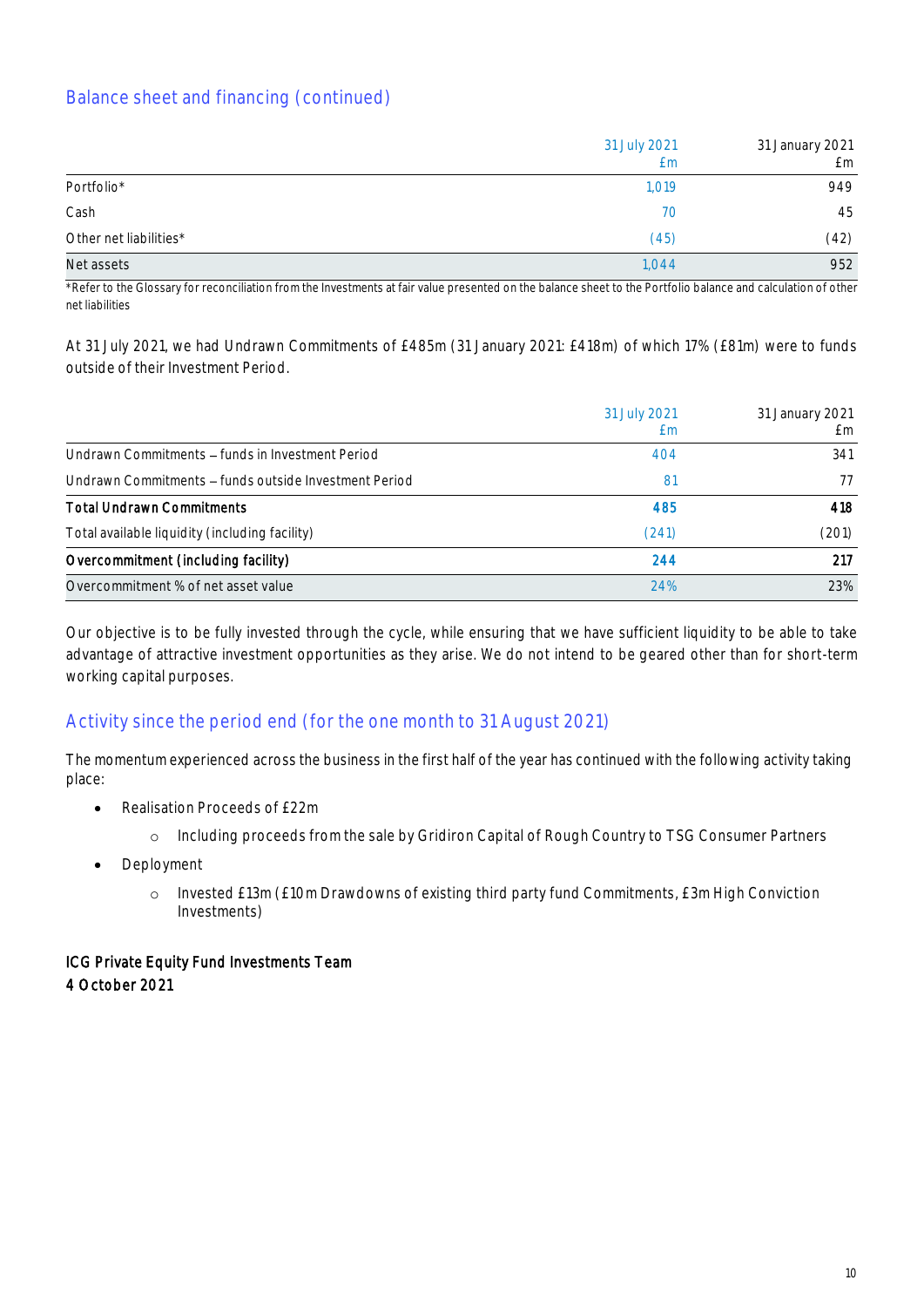## SUPPLEMENTARY INFORMATION (UNAUDITED)

This section presents supplementary information regarding the Portfolio (see Manager's Review and the Glossary for further details and definitions).

#### Top 30 companies

The table below presents the 30 companies in which ICG Enterprise had the largest investments by value at 31 July 2021. These investments may be held directly or through funds, or in some cases through both routes. The valuations are gross of underlying managers fees and Carried Interest and are shown as a percentage of the total investment Portfolio.

|                | Company                                                                                                                               | Manager                  | Year of<br>investment | Country                 | Value as<br>a % of<br>Portfolio |
|----------------|---------------------------------------------------------------------------------------------------------------------------------------|--------------------------|-----------------------|-------------------------|---------------------------------|
| 1              | PetSmart/Chewy+^                                                                                                                      |                          |                       |                         |                                 |
|                | Retailer of pet products and services                                                                                                 | <b>BC Partners</b>       | 2015                  | United<br><b>States</b> | 7.5%                            |
| $\overline{2}$ | Minimax+                                                                                                                              |                          |                       |                         |                                 |
| 3              | Supplier of fire protection systems and<br>services<br>U-POL^                                                                         | ICG                      | 2018                  | Germany                 | 3.1%                            |
|                | Manufacturer and distributor of automotive<br>refinishing products                                                                    | Graphite<br>Capital      | 2010                  | United<br>Kingdom       | 2.7%                            |
| 4              | Visma+<br>Provider of business management software<br>and outsourcing services                                                        | ICG/<br>HgCapital        | 2017 / 2020           | Norway                  | 2.6%                            |
| 5<br>6         | $IRI+$<br>Provider of mission-critical data and predictive<br>analytics to consumer goods manufacturers<br><b>Leaf Home Solutions</b> | New Mountain<br>Capital  | 2018                  | United<br><b>States</b> | 2.4%                            |
|                | Provider of gutter protection solutions                                                                                               | Gridiron<br>Capital      | 2016                  | United<br><b>States</b> | 2.0%                            |
| 7              | DOC Generici+                                                                                                                         |                          |                       |                         |                                 |
|                | Retailer of pharmaceutical products                                                                                                   | ICG                      | 2019                  | Italy                   | 1.9%                            |
| 8              | Froneri+                                                                                                                              |                          |                       |                         |                                 |
| 9              | Manufacturer and distributor of ice cream<br>products<br>Yudo+                                                                        | <b>PAI Partners</b>      | 2019                  | United<br>Kingdom       | 1.9%                            |
|                | Manufacturer of components for injection<br>moulding                                                                                  | <b>ICG</b>               | 2017                  | Hong<br>Kong            | 1.8%                            |
| 10             | Berlin Packaging+<br>Provider of global packaging services and<br>supplies                                                            | Oak Hill<br>Capital      | 2018                  | United<br><b>States</b> | 1.7%                            |
| 11             | Endeavor Schools+                                                                                                                     |                          |                       |                         |                                 |
|                | Provider of paid private schooling                                                                                                    | Leeds Equity<br>Partners | 2018                  | United<br><b>States</b> | 1.4%                            |
| 12             | DomusVi+                                                                                                                              |                          |                       |                         |                                 |
|                | Operator of retirement homes                                                                                                          | ICG                      | 2021                  | France                  | 1.4%                            |
| 13             | AML RightSource+                                                                                                                      |                          |                       |                         |                                 |
| 14             | Provider of compliance and regulatory<br>services and solutions<br>PSB Academy+                                                       | Gridiron<br>Capital      | 2020                  | United<br><b>States</b> | 1.1%                            |
|                | Provider of private tertiary education                                                                                                | ICG                      | 2018                  | Singapore               | 1.1%                            |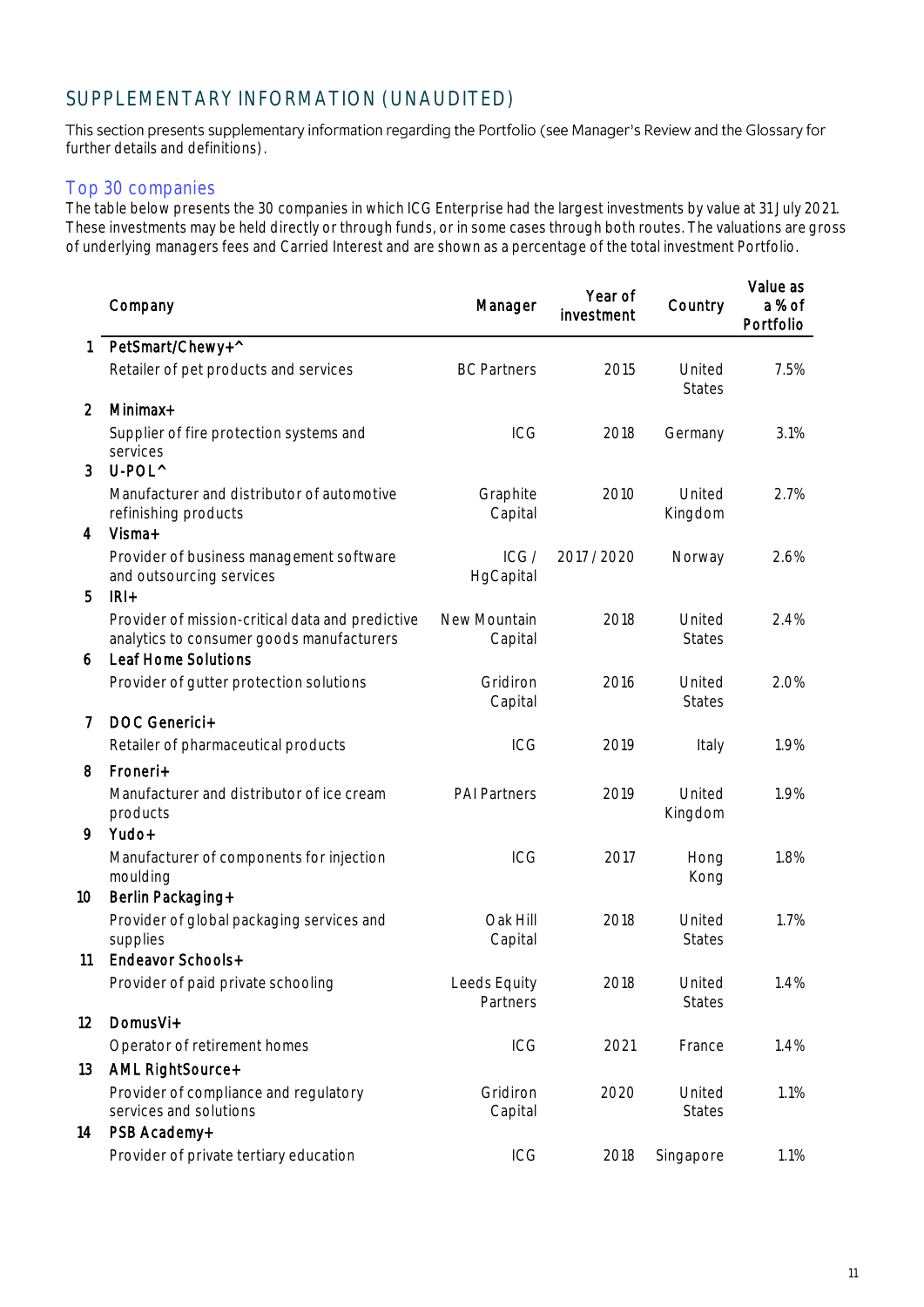|    | Company                                                                                                 | Manager                            | Year of<br>investment | Country                 | Value as<br>a % of<br>Portfolio |
|----|---------------------------------------------------------------------------------------------------------|------------------------------------|-----------------------|-------------------------|---------------------------------|
| 15 | Allegro                                                                                                 |                                    |                       |                         |                                 |
|    | Operator of an online marketplace and price<br>comparison website                                       | Cinven /<br>Permira<br>Advisers    | 2017                  | Poland                  | 1.0%                            |
| 16 | Ivanti+                                                                                                 |                                    |                       |                         |                                 |
|    | Provider of IT management software solutions                                                            | Charlesbank<br>Capital<br>Partners | 2021                  | United<br><b>States</b> | 1.0%                            |
| 17 | Curium Pharma+                                                                                          |                                    |                       |                         |                                 |
| 18 | Supplier of nuclear medicine diagnostic<br>pharmaceuticals<br>Class Valuation+                          | ICG                                | 2020                  | United<br>Kingdom       | 0.8%                            |
|    |                                                                                                         | Gridiron                           | 2021                  | United                  | 0.8%                            |
| 19 | Provider of residential mortgage appraisal<br>management services<br>David Lloyd Leisure+               | Capital                            |                       | <b>States</b>           |                                 |
|    | Operator of premium health clubs                                                                        | <b>TDR Capital</b>                 | 2013 / 2020           | United<br>Kingdom       | 0.8%                            |
| 20 | VitalSmarts+                                                                                            |                                    |                       |                         |                                 |
|    | Provider of corporate training courses focused<br>on communication skills and leadership<br>development | Leeds Equity<br>Partners           | 2019                  | United<br><b>States</b> | 0.8%                            |
| 21 | DigiCert+                                                                                               |                                    |                       |                         |                                 |
|    | Provider of enterprise security solutions                                                               | ICG                                | 2021                  | United<br><b>States</b> | 0.7%                            |
| 22 | Springer <sup>^</sup>                                                                                   |                                    |                       |                         |                                 |
|    | Publisher of professional and academic media                                                            | <b>BC Partners</b>                 | 2013 / 2021           | Germany                 | 0.6%                            |
| 23 | RegEd+                                                                                                  |                                    |                       |                         |                                 |
| 24 | Provider of Saas-based governance, risk and<br>compliance enterprise software solutions<br>Synlab       | Gryphon<br>Investors               | 2018                  | United<br><b>States</b> | 0.6%                            |
|    | Operator of medical diagnostic laboratories                                                             | Cinven                             | 2015                  | Germany                 | 0.6%                            |
| 25 | proALPHA                                                                                                |                                    |                       |                         |                                 |
|    | Developer and vendor of resource planning<br>software                                                   | ICG                                | 2017                  | Germany                 | 0.5%                            |
| 26 | <b>IRIS Accountancy Solutions</b>                                                                       |                                    |                       |                         |                                 |
| 27 | Provider of business critical software and<br>services for the accountancy and payroll sectors          | ICG                                | 2018                  | United<br>Kingdom       | 0.5%                            |
|    | Rough Country<br>Provider of branded off-road suspension                                                | Gridiron                           | 2017                  | United                  | 0.5%                            |
| 28 | products and accessories<br><b>EG Group</b>                                                             | Capital                            |                       | States                  |                                 |
|    | Operator of petrol station forecourts                                                                   | <b>TDR Capital</b>                 | 2014                  | United<br>Kingdom       | 0.5%                            |
| 29 | <b>Compass Community</b>                                                                                |                                    |                       |                         |                                 |
|    | Provider of fostering services and children<br>residential care                                         | Graphite<br>Capital                | 2017                  | United<br>Kingdom       | 0.5%                            |
| 30 | Pharmathen^                                                                                             |                                    |                       |                         |                                 |
|    | Manufacturer of pharmaceutical products                                                                 | <b>BC Partners</b>                 | 2015                  | Greece                  | 0.5%                            |
|    | Total of the 30 largest underlying investments                                                          |                                    |                       |                         | 43.3%                           |

\* All or part of this investment is held directly as a Co-investment or other Direct Investment

^ All or part of this investment was acquired as part of a secondary purchase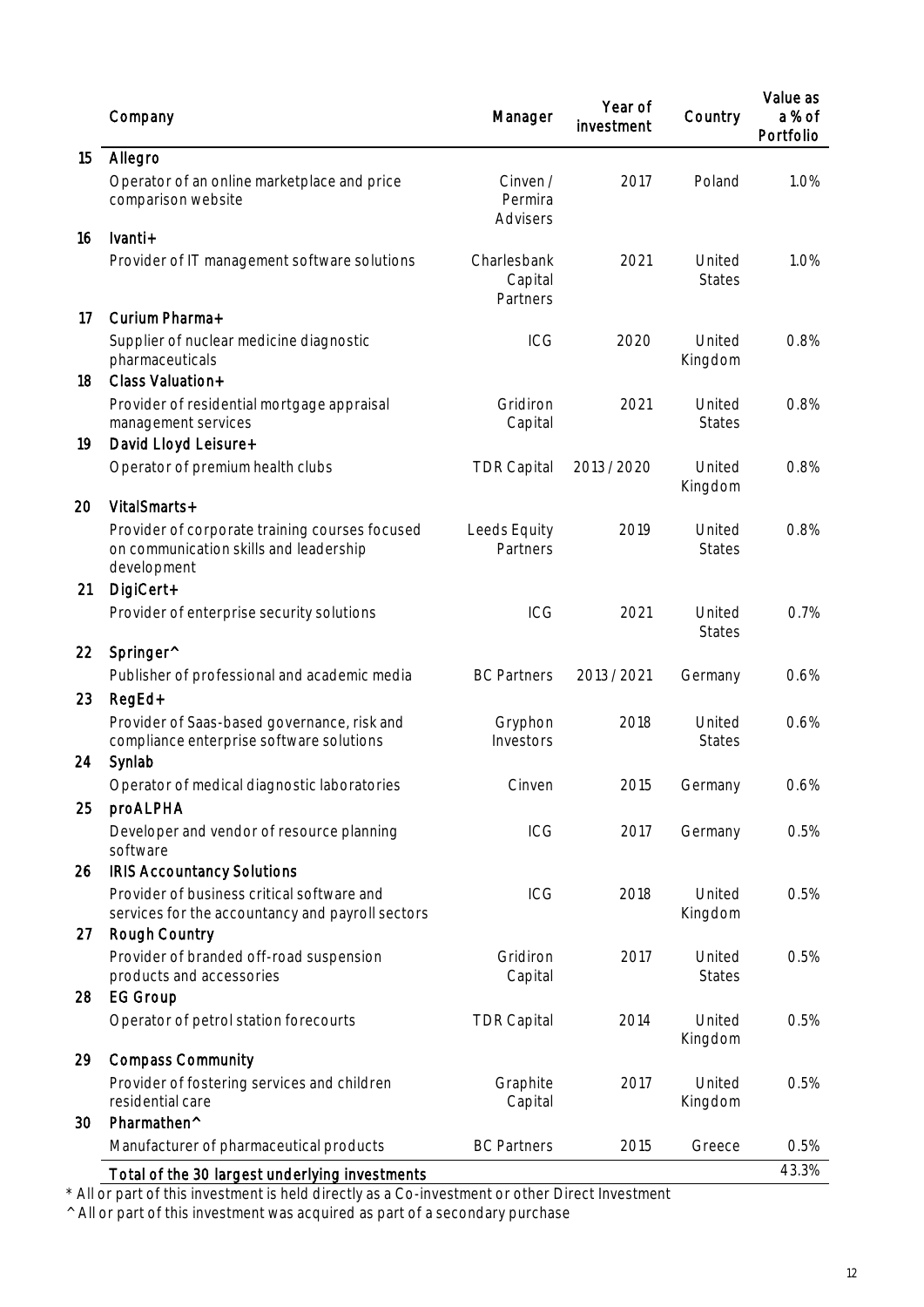### The 30 largest fund investments

The table below presents the 30 largest funds by value at 31 July 2021. The valuations are net of underlying managers fees and Carried Interest.

|                 | Fund                                                          | Year of<br>commitment | Country/<br>region      | Value £m | Outstanding<br>commitment<br>£m |
|-----------------|---------------------------------------------------------------|-----------------------|-------------------------|----------|---------------------------------|
|                 | BC European Capital IX **                                     |                       |                         |          |                                 |
|                 | Large buyouts                                                 | 2011                  | Europe/North<br>America | 41.8     | 2.0                             |
| $\overline{2}$  | <b>ICG Europe VII</b>                                         |                       |                         |          |                                 |
|                 | Mezzanine and equity in mid-market<br>buyouts                 | 2018                  | Europe                  | 33.5     | 10.3                            |
| 3               | ICG Waterfall **                                              |                       |                         |          |                                 |
|                 | LP secondary portfolio                                        | 2021                  | Europe/North<br>America | 31.8     | 6.6                             |
| 4               | <b>ICG Strategic Equities Fund III</b>                        |                       |                         |          |                                 |
|                 | Secondary fund restructurings                                 | 2018                  | Global                  | 30.7     | 9.6                             |
| 5               | Graphite Capital Partners VII * / **                          |                       |                         |          |                                 |
|                 | Mid-market buyouts                                            | 2007                  | <b>UK</b>               | 28.8     | 2.8                             |
| 6               | <b>Gridiron Capital Fund III</b><br>Mid-market buyouts        | 2016                  | North America           | 28.7     | 3.9                             |
| 7               | Graphite Capital Partners VIII *                              |                       |                         |          |                                 |
|                 | Mid-market buyouts                                            | 2013                  | <b>UK</b>               | 27.9     | 4.4                             |
| 8               | <b>Sixth Cinven Fund</b>                                      |                       |                         |          |                                 |
|                 | Large buyouts                                                 | 2016                  | Europe                  | 25.3     | 2.0                             |
| 9               | <b>CVC European Equity Partners VI</b>                        |                       |                         |          |                                 |
|                 | Large buyouts                                                 | 2013                  | Europe/North<br>America | 21.3     | 2.6                             |
| 10 <sup>°</sup> | Advent Global Private Equity VIII                             |                       |                         |          |                                 |
|                 | Large buyouts                                                 | 2016                  | Europe/North<br>America | 20.3     | 0.6                             |
| 11              | <b>CVC European Equity Partners VII</b>                       |                       |                         |          |                                 |
|                 | Large buyouts                                                 | 2017                  | Europe/North<br>America | 19.9     | 7.3                             |
| 12              | PAI Strategic Partnerships **<br>Mid-market and large buyouts | 2019                  |                         | 18.3     |                                 |
| 13              | ICG Europe VI **                                              |                       | Europe                  |          | 0.6                             |
|                 | Mezzanine and equity in mid-market<br>buyouts                 | 2015                  | Europe                  | 17.6     | 4.3                             |
| 14              | PAI Europe VI                                                 |                       |                         |          |                                 |
|                 | Mid-market and large buyouts                                  | 2013                  | Europe                  | 16.9     | 1.4                             |
| 15              | <b>BC European Capital X</b>                                  |                       |                         |          |                                 |
|                 | Large buyouts                                                 | 2016                  | Europe/North<br>America | 16.5     | 1.8                             |
| 16              | New Mountain Partners V                                       |                       |                         |          |                                 |
| 17              | Mid-market buyouts<br>Thomas H Lee Equity Fund VIII           | 2017                  | North America           | 15.2     | 1.0                             |
| 18              | Mid-market and large buyouts<br>One Equity Partners VI        | 2017                  | North America           | 15.1     | 6.8                             |
|                 | Mid-market buyouts                                            | 2016                  | Europe/North            | 14.2     | 0.6                             |
|                 |                                                               |                       | America                 |          |                                 |
| 19              | Permira V                                                     |                       |                         |          |                                 |
|                 | Large buyouts                                                 | 2013                  | Europe/North<br>America | 13.4     | 0.4                             |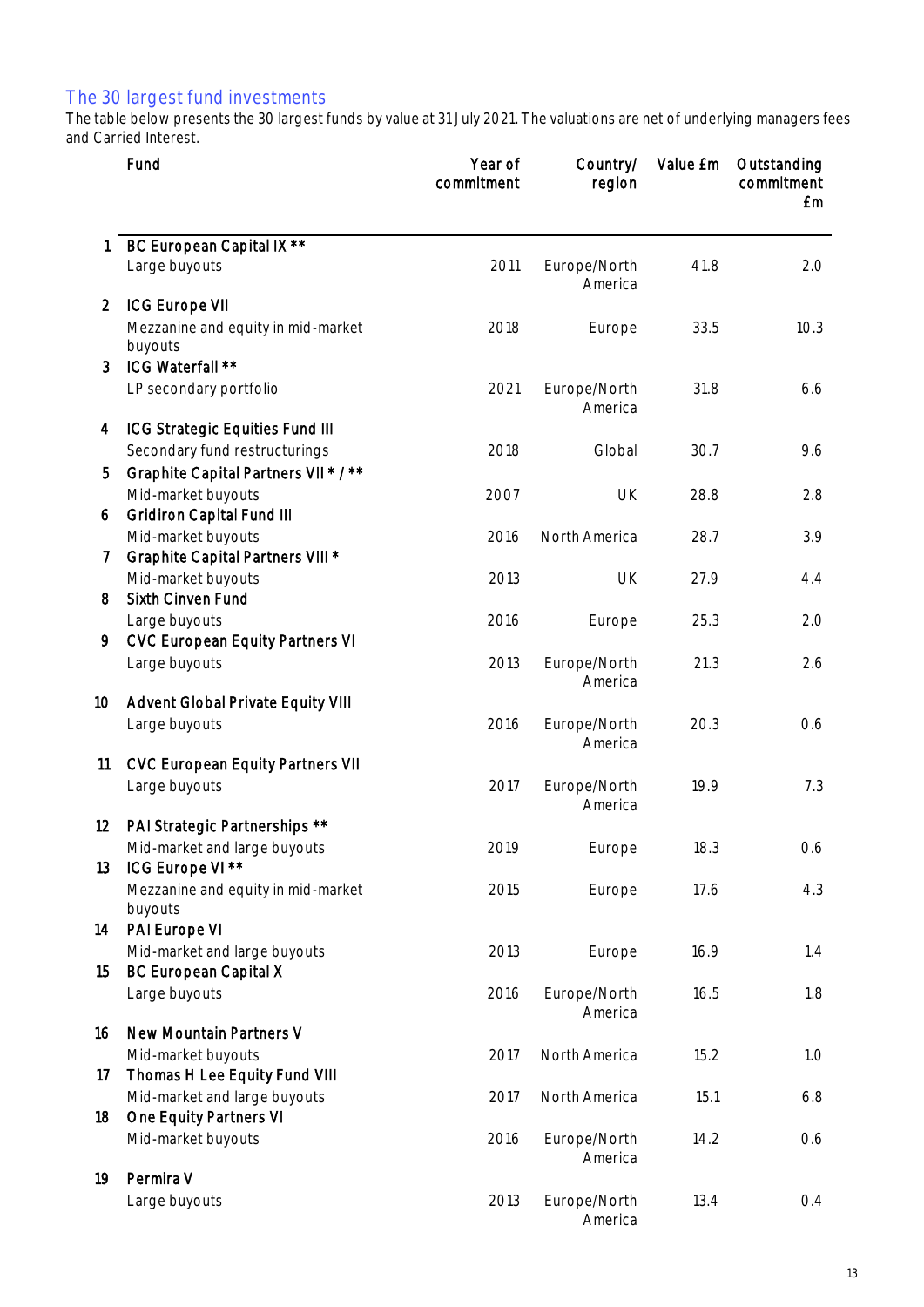|    | Fund                                      | Year of<br>commitment | Country/<br>region | Value<br><b>£m</b> | Outstanding<br>commitment<br><b>£m</b> |
|----|-------------------------------------------|-----------------------|--------------------|--------------------|----------------------------------------|
| 20 | Permira VI                                |                       |                    |                    |                                        |
|    | Large buyouts                             | 2016                  | Europe             | 12.9               | 1.9                                    |
| 21 | Gryphon V                                 |                       |                    |                    |                                        |
|    | Mid-market buyouts                        | 2019                  | North America      | 12.8               | 1.4                                    |
| 22 | <b>ICG Asia Pacific Fund III</b>          |                       |                    |                    |                                        |
|    | Mezzanine and equity in midmarket buyouts | 2016                  | Asia Pacific       | 12.3               | 2.8                                    |
| 23 | PAI Europe VII                            |                       |                    |                    |                                        |
|    | Mid-market and large buyouts              | 2017                  | Europe             | 12.2               | 11.7                                   |
| 24 | <b>Resolute IV</b>                        |                       |                    |                    |                                        |
|    | Mid-market buyouts                        | 2018                  | North America      | 11.8               | 2.1                                    |
| 25 | Charterhouse Capital Partners X           |                       |                    |                    |                                        |
|    | Large buyouts                             | 2015                  | Europe             | 11.6               | 3.8                                    |
| 26 | <b>TDR Capital III</b>                    |                       |                    |                    |                                        |
|    | Mid-market and large buyouts              | 2013                  | Europe             | 10.7               | 1.6                                    |
| 27 | <b>Leeds Equity Partners VI</b>           |                       |                    |                    |                                        |
|    | Mid-market buyouts                        | 2017                  | North America      | 10.6               | 0.7                                    |
| 28 | <b>Gridiron Capital Fund IV</b>           |                       |                    |                    |                                        |
|    | Mid-market buyouts                        | 2019                  | North America      | 10.5               | 4.1                                    |
| 29 | <b>Egeria Private Equity Fund IV</b>      |                       |                    |                    |                                        |
|    | Mid-market buyouts                        | 2012                  | Netherlands        | 10.1               | 1.0                                    |
| 30 | ICG Strategic Equities Fund IV            |                       |                    |                    |                                        |
|    | Secondary fund restructurings             | 2021                  | Global             | 9.6                | 19.1                                   |
|    | Total of the largest 30 fund investments  |                       |                    | 562.4              | 119.4                                  |
|    | Percentage of total investment Portfolio  |                       |                    | 55.2%              |                                        |

\* Includes the associated Top Up funds.

\*\* All or part of an interest acquired through a secondary fund purchase.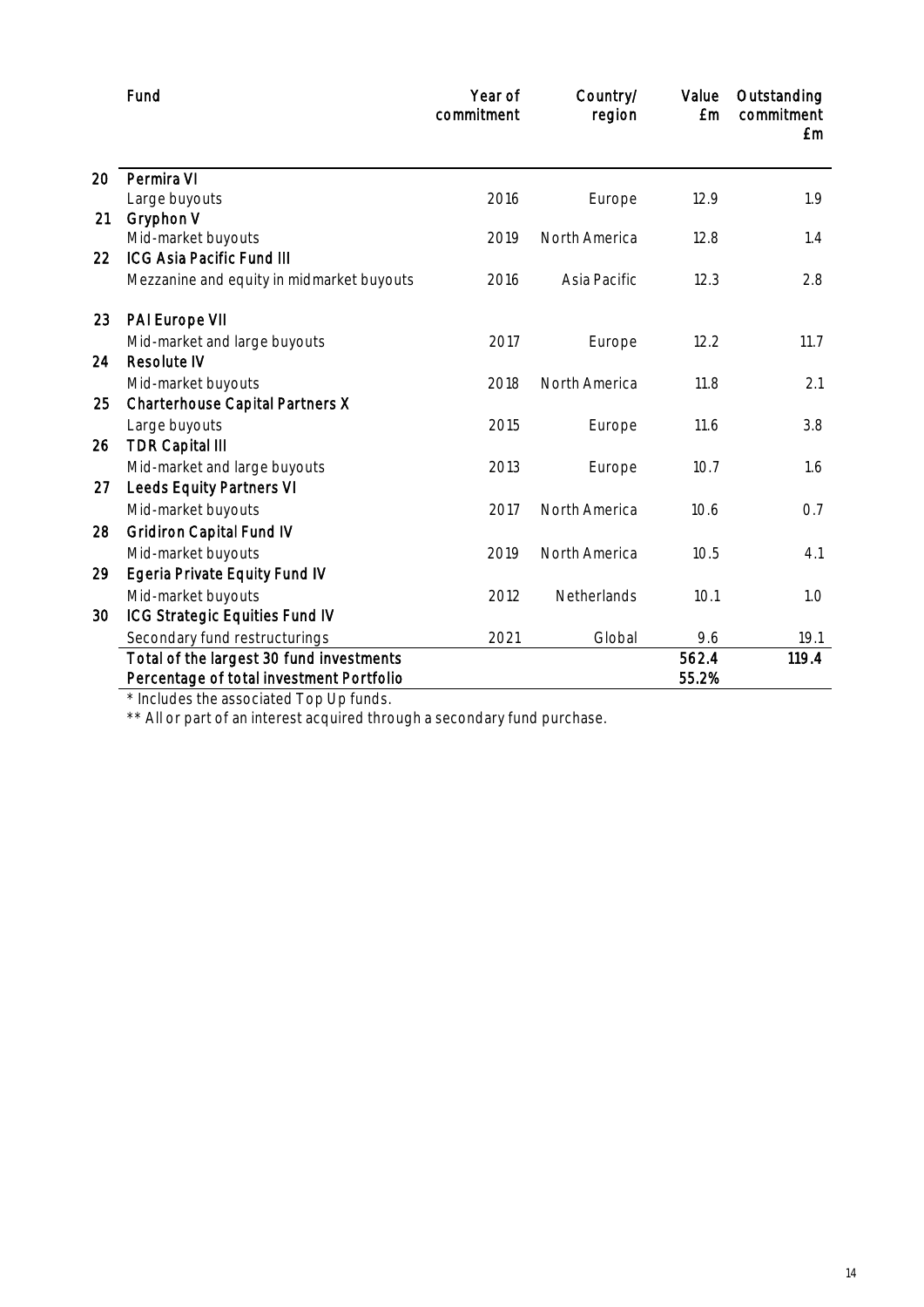# Portfolio analysis

## Closing Portfolio by value

|                              | % of value of<br>underlying<br><i>investments</i> | % of value of<br>underlying<br>investments |
|------------------------------|---------------------------------------------------|--------------------------------------------|
| Portfolio by investment type | 31 July 2021                                      | 31 January 2021                            |
| Large buyouts                | 56.5%                                             | 56.3%                                      |
| Mid-market buyouts           | 34.9%                                             | 33.5%                                      |
| Small buyouts                | 8.6%                                              | 10.2%                                      |
| Total                        | 100.0%                                            | 100.0%                                     |

|                                          | % of value of             | % of value of             |
|------------------------------------------|---------------------------|---------------------------|
|                                          | underlying<br>investments | underlying<br>investments |
| Portfolio by calendar year of investment | 31 July 2021              | 31 January 2021           |
| 2021                                     | 11.1%                     | 0.4%                      |
| 2020                                     | 11.0%                     | 10.1%                     |
| 2019                                     | 19.0%                     | 18.3%                     |
| 2018                                     | 19.7%                     | 18.4%                     |
| 2017                                     | 13.0%                     | 17.1%                     |
| 2016                                     | 7.7%                      | 9.6%                      |
| 2015                                     | 9.8%                      | 11.2%                     |
| 2014                                     | 3.2%                      | 6.0%                      |
| 2013                                     | 1.5%                      | 1.6%                      |
| 2012                                     | 0.9%                      | 0.9%                      |
| 2011                                     | 0.0%                      | 0.0%                      |
| 2010                                     | 2.6%                      | 1.4%                      |
| 2009                                     | 0.1%                      | 0.2%                      |
| 2008                                     | 0.0%                      | 0.0%                      |
| 2007                                     | 0.4%                      | 0.5%                      |
| 2006 and before                          | 0.0%                      | 4.3%                      |
| Total                                    | 100.0%                    | 100.0%                    |

| Portfolio by sector         | % of value of<br>underlying<br>investments<br>31 July 2021 | % of value of<br>underlying<br>investments<br>31 January 2021 |
|-----------------------------|------------------------------------------------------------|---------------------------------------------------------------|
|                             |                                                            |                                                               |
| Consumer goods and services | 26.2%                                                      | 25.4%                                                         |
| <b>TMT</b>                  | 18.4%                                                      | 19.2%                                                         |
| Healthcare                  | 16.2%                                                      | 17.8%                                                         |
| <b>Business services</b>    | 12.6%                                                      | 12.5%                                                         |
| Industrials                 | 8.3%                                                       | 6.9%                                                          |
| Education                   | 5.0%                                                       | 6.4%                                                          |
| <b>Financials</b>           | 6.0%                                                       | 4.7%                                                          |
| Leisure                     | 2.8%                                                       | 4.5%                                                          |
| Other                       | 4.5%                                                       | 2.6%                                                          |
| Total                       | 100.0%                                                     | 100.0%                                                        |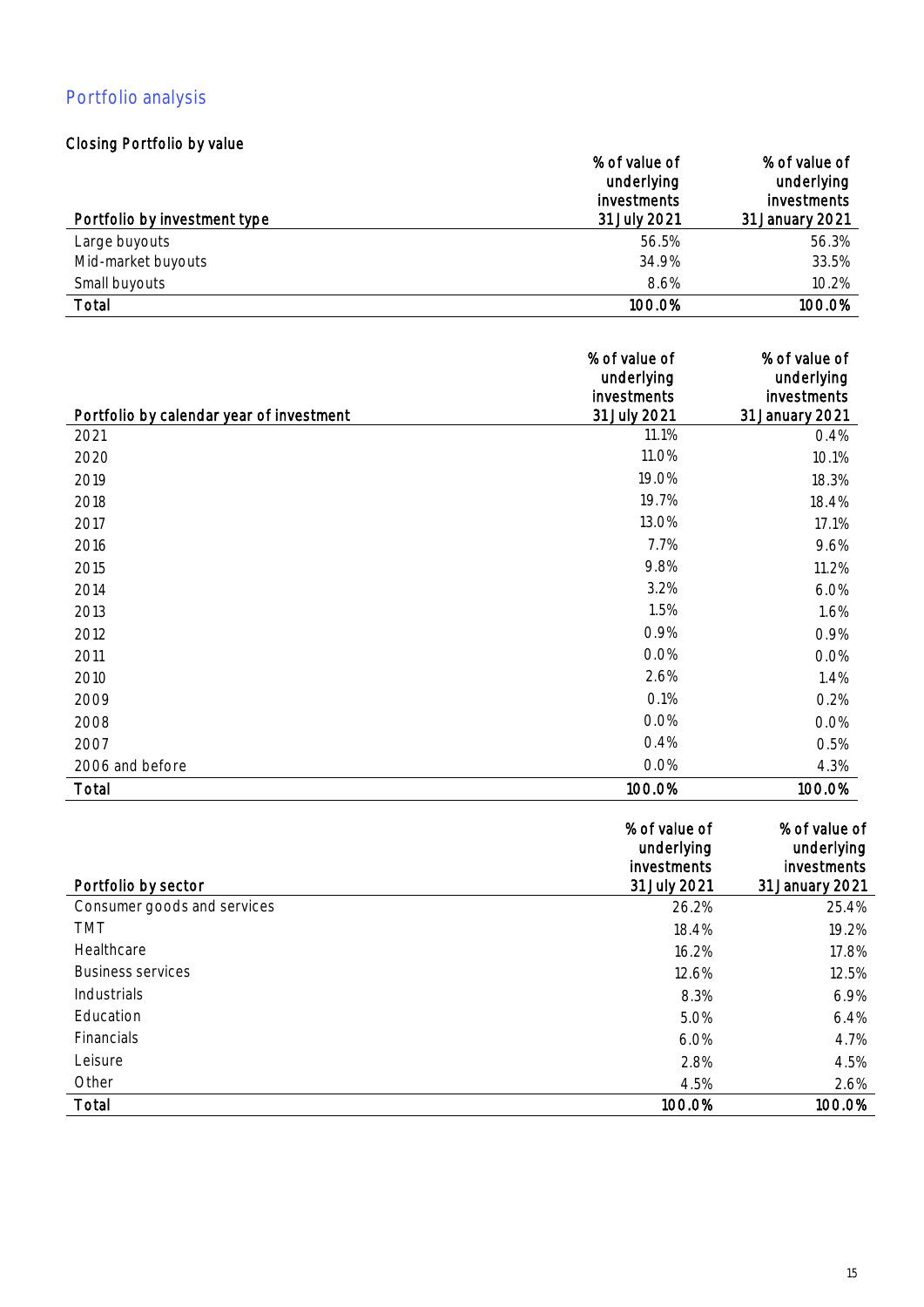# Portfolio analysis (continued)

| $\sim$ of the median point (editional components)<br>Portfolio by geographic distribution based on<br>location of company headquarters | % of value of<br>underlying<br><i>investments</i><br>31 July 2021 | % of value of<br>underlying<br><i>investments</i><br>31 January 2021 |
|----------------------------------------------------------------------------------------------------------------------------------------|-------------------------------------------------------------------|----------------------------------------------------------------------|
| Europe                                                                                                                                 | 33.0%                                                             | 31.8%                                                                |
| UK                                                                                                                                     | 18.0%                                                             | 18.9%                                                                |
| North America                                                                                                                          | 40.9%                                                             | 42.0%                                                                |
| Rest of world                                                                                                                          | 8.1%                                                              | 7.3%                                                                 |
| Total                                                                                                                                  | 100.0%                                                            | 100.0%                                                               |

### Commitments analysis

The following tables analyses Commitments at 31 July 2021. Original Commitments are translated at 31 July 2021 exchange rates.

## Total Undrawn Commitments

|                                 | Original            | Outstanding         | Average                |                     |
|---------------------------------|---------------------|---------------------|------------------------|---------------------|
|                                 | Commitment<br>£'000 | Commitment<br>£'000 | drawdown<br>percentage | % of<br>Commitments |
| Investment period not commenced | 12,806              | 12,806              | 0.0%                   | 2.6%                |
| Funds in investment period      | 536,076             | 342,599             | 36.1%                  | 70.6%               |
| Funds post investment period    | 697,948             | 130,181             | 81.3%                  | 26.8%               |
| Total                           | 1,246,830           | 485,586             | 61.1%                  | 100.0%              |

| Movement in outstanding Commitments in period ended 31 July 2021   | £m     |
|--------------------------------------------------------------------|--------|
| As at 1 February 2021                                              | 418.5  |
| New primary Commitments                                            | 132.9  |
| New Commitments relating to Co-investments and secondary purchases | 26.2   |
| Drawdowns                                                          | (77.4) |
| Commitments released from Fund Disposals                           | (9.8)  |
| Currency and other movements                                       | (4.8)  |
| As at 31 July 2021                                                 | 485.6  |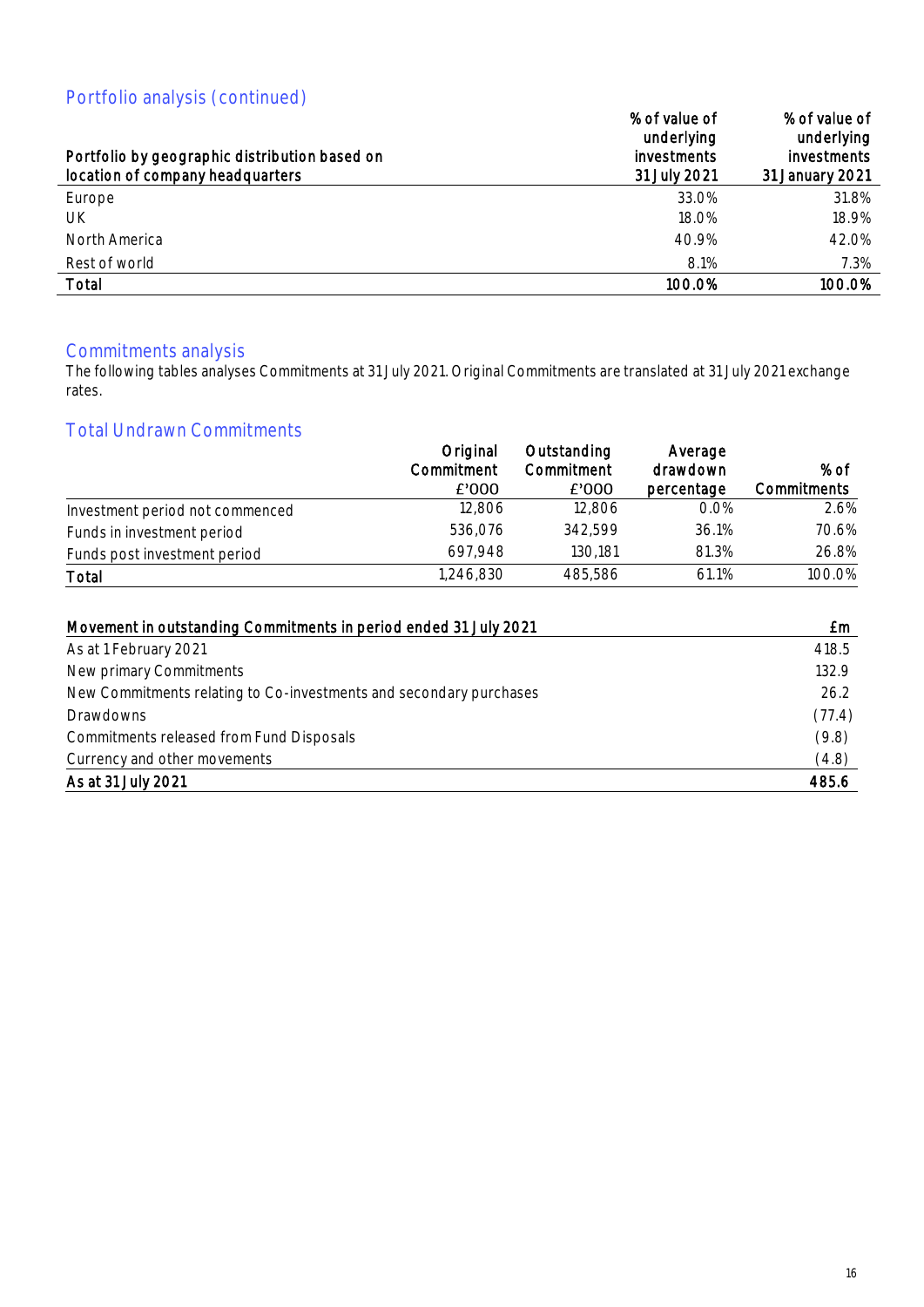# New Commitments during the 6 months ended 31 July 2021

| Fund                                                             | Strategy                                       | Geography               | £m                |
|------------------------------------------------------------------|------------------------------------------------|-------------------------|-------------------|
| <b>Primary Commitments</b>                                       |                                                |                         |                   |
| <b>ICG Europe VIII</b>                                           | Mezzanine and equity in mid-market<br>buy-outs | Europe                  | 34.8              |
| <b>ICG Strategic Equity Fund IV</b>                              | Secondary fund restructurings                  | Global                  | 28.8              |
| TH Lee IX                                                        | Mid-market and large buyouts                   | North America           | 14.1              |
| <b>BC Partners XI</b>                                            | Large Buyouts                                  | Europe/North<br>America | 12.8              |
| Resolute V                                                       | Mid-market buy-outs                            | North America           | 10.9 <sup>°</sup> |
| <b>GHO Capital III</b>                                           | Mid-market buyouts                             | Europe/North<br>America | 8.6               |
| Bregal Unternehmerkapital III                                    | Mid-market buyouts                             | Europe                  | 8.6               |
| <b>GI Partners VI</b>                                            | Mid-market buyouts                             | North America           | 7.2               |
| Hellman Friedman X                                               | Mid-market and large buyouts                   | North America           | 7.1               |
| <b>Total primary Commitments</b>                                 |                                                |                         | 132.9             |
| Commitments relating to Co-investments and Secondary Investments |                                                |                         | 26.2              |
| <b>Total new Commitments</b>                                     |                                                |                         | 159.1             |

## Currency exposure

|                        | 31 July<br>2021 | 31 July<br>2021 | 31 January<br>2021 | 31 January<br>2021 |
|------------------------|-----------------|-----------------|--------------------|--------------------|
| Portfolio <sup>1</sup> | £m              | %               | £m                 | %                  |
| Sterling               | 195.7           | 19.2%           | 197.4              | 20.8%              |
| Euro                   | 225.8           | 22.2%           | 208.3              | 21.9%              |
| <b>US Dollar</b>       | 408.4           | 40.1%           | 380.5              | 40.1%              |
| Other European         | 89.0            | 8.7%            | 73.9               | 7.8%               |
| Other                  | 100.1           | 9.8%            | 89.1               | 9.4%               |
| Total                  | 1,019.0         | 100.0%          | 949.2              | 100.0%             |

1

|                                | 31 July<br>2021 | 31 July<br>2021 | 31 January<br>2021 | 31 January<br>2021 |
|--------------------------------|-----------------|-----------------|--------------------|--------------------|
| <b>Outstanding Commitments</b> | £m              | %               | £m                 | %                  |
| $-$ Sterling                   | 32.9            | 6.8             | 43.7               | 10.4               |
| – Euro                         | 241.7           | 49.8            | 195.9              | 46.8               |
| - US Dollar                    | 211.0           | 43.4            | 178.2              | 42.6               |
| - Other European               | 0.0             | 0.0             | 0.7                | 0.2                |
| Total                          | 485.6           | 100.0           | 418.5              | 100.0              |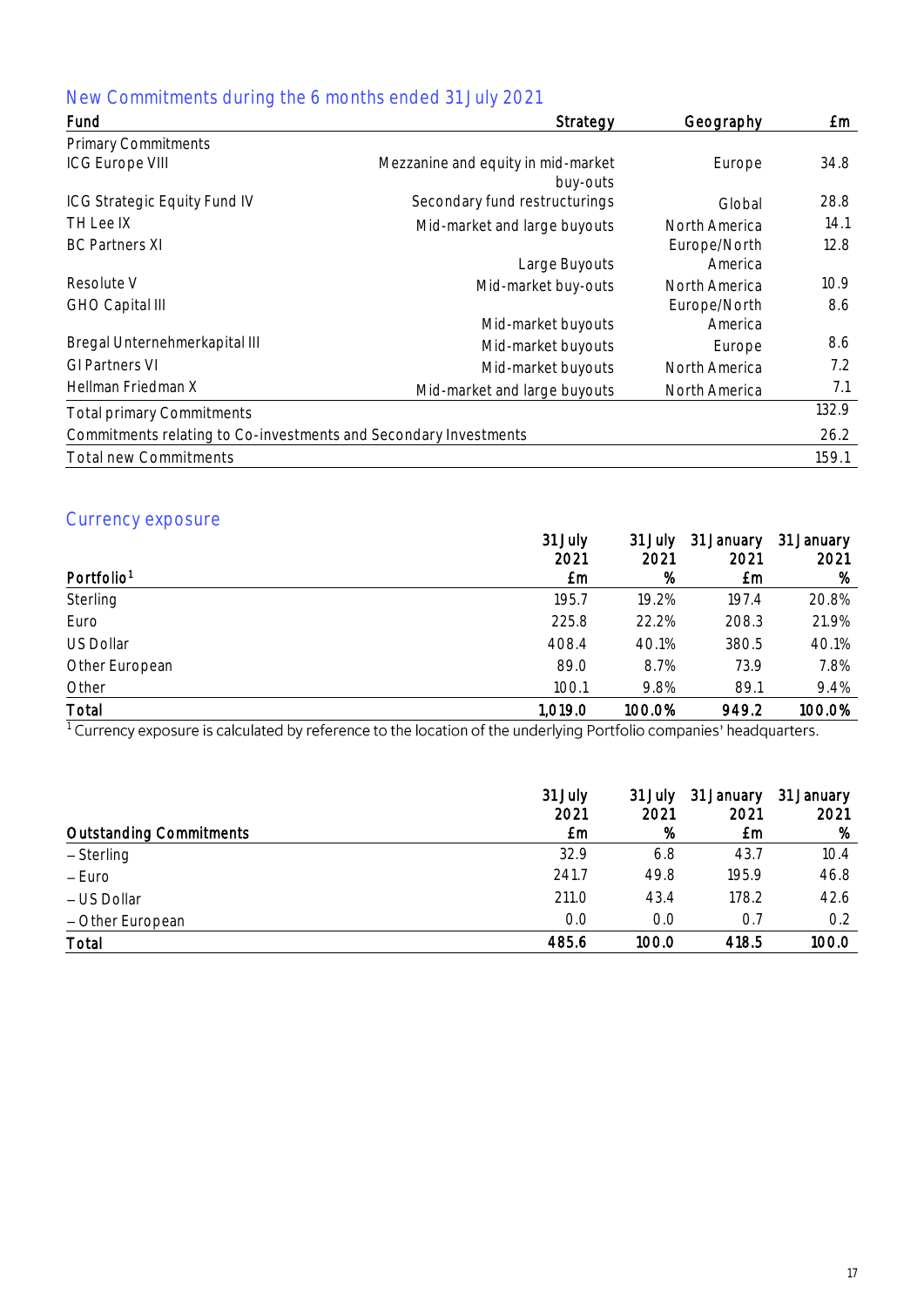# Realisation activity

| Investment                                  | Manager                     | Year of<br>investment | Realisation type             | Exit    | Proceeds<br>£m |
|---------------------------------------------|-----------------------------|-----------------------|------------------------------|---------|----------------|
| Telos                                       | Directly held<br>investment | 1998                  | Public sell down<br>post IPO | Full    | 44.5           |
| Domus                                       | ICG                         | 2017                  | Financial buyer              | Full    | 36.3           |
| <b>Education Personnel</b>                  | ICG                         | 2014                  | Trade                        | Full    | 14.7           |
| System One                                  | Thomas H. Lee<br>Partners   | 2016                  | Financial buyer              | Full    | 11.8           |
| Cognito                                     | <b>Graphite Capital</b>     | 2002                  | Trade                        | Full    | 10.9           |
| Leaf Home Solutions                         | <b>Gridiron Capital</b>     | 2016                  | Recapitalisation             | Partial | 4.4            |
| Sabre Industries                            | The Jordan<br>Company       | 2019                  | Financial buyer              | Full    | 2.6            |
| Node4                                       | <b>Bowmark</b>              | 2016                  | Financial buyer              | Full    | 2.5            |
| Oxford International                        | <b>Bowmark</b>              | 2014                  | Trade                        | Full    | 2.1            |
| AutoStore                                   | Thomas H. Lee<br>Partners   | 2019                  | Financial buyer              | Partial | 1.9            |
| Total of 10 largest underlying realisations |                             |                       |                              | 131.6   |                |
| <b>Realisation Proceeds</b>                 |                             |                       |                              |         | 175.3          |
| <b>Fund Disposals</b>                       |                             |                       |                              |         | 9.4            |
| <b>Total Proceeds</b>                       |                             |                       |                              |         | 184.7          |

## Investment activity

| Investment                             | Description                                                       | Manager                         | Country     | Cost <sup>1</sup><br>£m |
|----------------------------------------|-------------------------------------------------------------------|---------------------------------|-------------|-------------------------|
| Domus                                  | Operator of retirement homes                                      | ICG                             | France      | 13.8                    |
| Ivanti                                 | Provider of IT management software<br>solutions                   | Charlesbank Capital<br>Partners | <b>USA</b>  | 9.6                     |
| <b>Class Valuation</b>                 | Provider of residential mortgage<br>appraisal management services | <b>Gridiron Capital</b>         | <b>USA</b>  | 8.1                     |
| DigiCert                               | Provider of enterprise security solutions                         | ICG.                            | <b>USA</b>  | 6.7                     |
| <b>AMEOS Group</b>                     | Provider of health care services                                  | ICG                             | Switzerland | 4.2                     |
| Kee Safety                             | Provider of fall protection solutions                             | ICG                             | <b>USA</b>  | 3.1                     |
| Datamars                               | Provider of data solutions for farming<br>and textiles            | ICG                             | Switzerland | 2.5                     |
| <b>Trinity Consultants</b><br>Holdings | Provider of air quality consulting and<br>compliance services     | Oak Hill Capital                | <b>USA</b>  | 1.7                     |
| <b>Broadstone</b>                      | Provider of pensions and employee<br>benefits                     | ICG                             | UK          | 1.4                     |
| AIT Worldwide<br>Logistics             | Provider of end-to-end supply chain<br>services                   | The Jordan Company              | <b>USA</b>  | 1.2                     |
|                                        | Total of 10 largest underlying new investments                    |                                 |             | 52.2                    |
| <b>Total New Investment</b>            |                                                                   |                                 |             | 133.3                   |

<sup>1</sup> Represents ICG Enterprise Trust's indirect exposure (share of fund cost) plus any amounts paid for Co-investments in the period.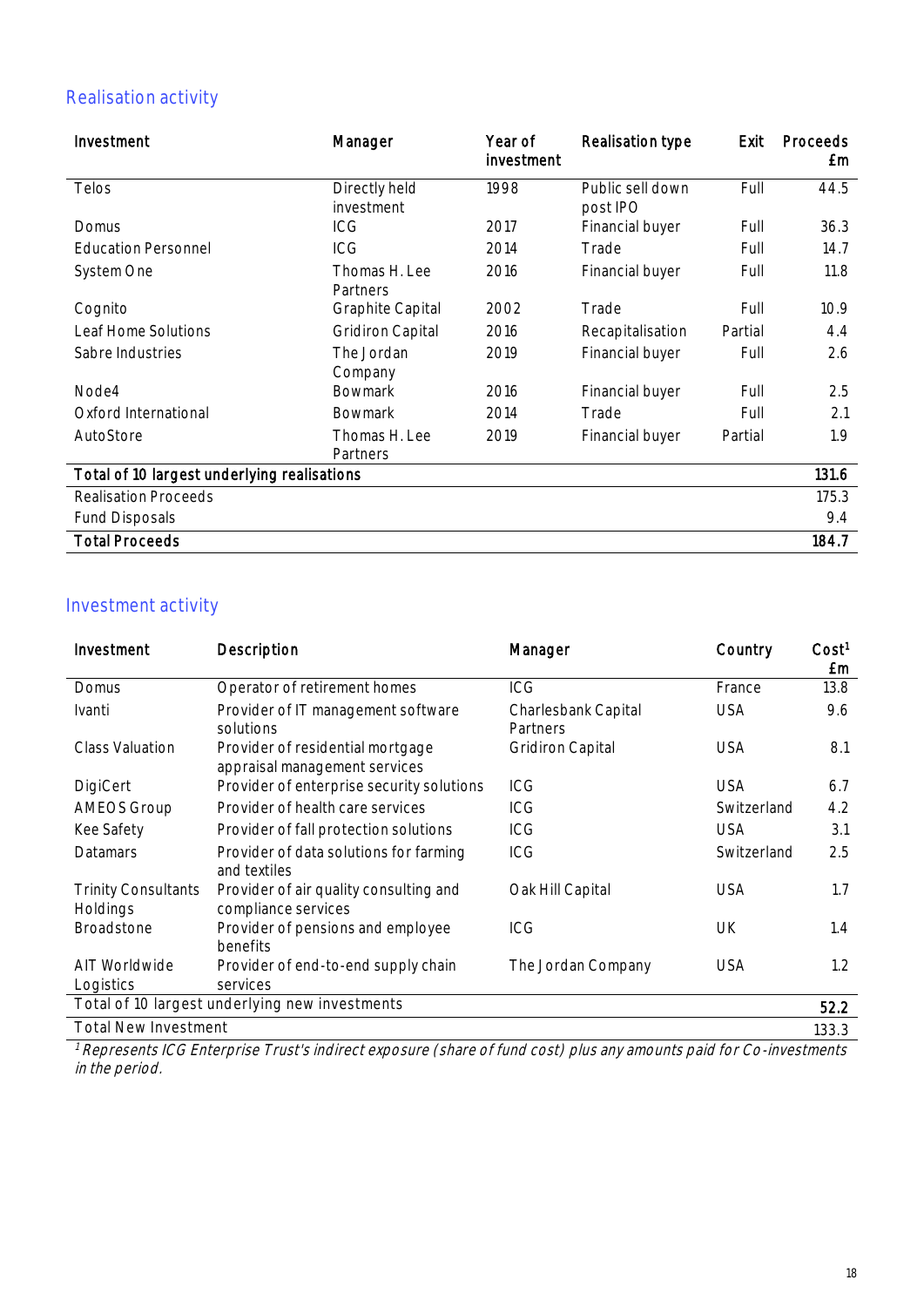## PRINCIPAL RISKS AND UNCERTAINTIES

The principal risks and uncertainties facing the Company are substantially the same as those disclosed in the Strategic Report and in the notes to the Financial Statements in the Company's latest Annual Report for the year ended 31 January 2021 which was approved by the Board on 27 April 2021.

The principal risks and uncertainties can be divided into the following areas:

- Investment performance;
- Valuation;
- Political and macroeconomic uncertainty;
- Private equity sector;
- Regulatory, legislative and taxation compliance;
- People;
- The Manager and other third party advisers;
- Information security;
- The manager and other third party advisers;
- Foreign exchange; and
- Financing.

In addition to these, emerging risks are regularly considered to assess any potential impact on the Company and to determine whether any actions are required. The Board also regularly considers the evolution of requirements and standards relating to ESG and responsible investing.

The Board's ongoing view of the impact of the COVID-19 outbreak is that although significant and may prove to have long-term effects on the markets in which the Company operates, it does not change the long term view of the Company's principal risks.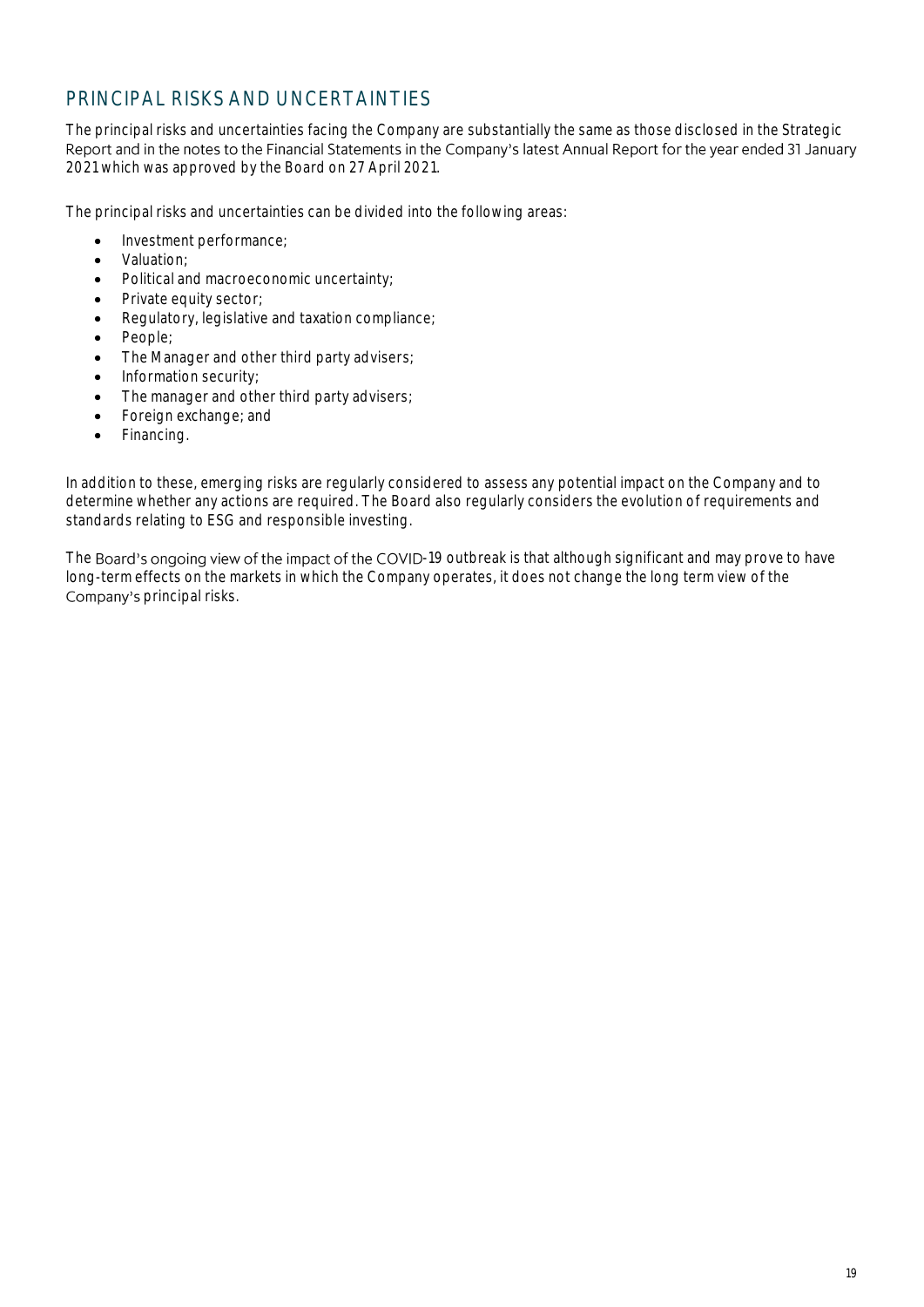## INTERIM FINANCIAL STATEMENTS

Incomestatement

|                                         |              |                            | Half year to 31 July 2021  | (unaudited)    |                            | Half year to 31 July 2020  | (unaudited)    |
|-----------------------------------------|--------------|----------------------------|----------------------------|----------------|----------------------------|----------------------------|----------------|
|                                         | <b>Notes</b> | Revenue<br>return<br>£'000 | Capital<br>return<br>£'000 | Total<br>£'000 | Revenue<br>return<br>£'000 | Capital<br>return<br>£'000 | Total<br>£'000 |
| Investment returns                      |              |                            |                            |                |                            |                            |                |
| Income, gains and losses on investments |              | 7,619                      | 105,351                    | 112,970        | 2,127                      | (3,964)                    | (1,837)        |
| Deposit interest                        |              | 1                          |                            | 1              | 24                         |                            | 24             |
| Other income                            |              |                            |                            |                | 46                         |                            | 46             |
| Foreign exchange gains and losses       |              |                            | (601)                      | (601)          | $\overline{\phantom{0}}$   | (89)                       | (89)           |
|                                         |              | 7,620                      | 104,750                    | 112,370        | 2,197                      | (4,053)                    | (1,856)        |
| <b>Expenses</b>                         |              |                            |                            |                |                            |                            |                |
| Investment management charges           |              | (620)                      | (5,586)                    | (6,206)        | (1, 247)                   | (3,741)                    | (4,988)        |
| Other expenses                          |              | (1,266)                    | (1,094)                    | (2,360)        | (1, 392)                   | (648)                      | (2,040)        |
|                                         |              | (1,886)                    | (6,680)                    | (8,566)        | (2,639)                    | (4,389)                    | (7,028)        |
| Profit/(loss) before tax                |              | 5,734                      | 98,070                     | 103,804        | (442)                      | (8, 442)                   | (8,884)        |
| Taxation                                |              | (45)                       | 45                         |                |                            |                            |                |
| Profit/(loss) for the period            |              | 5,689                      | 98,115                     | 103,804        | (442)                      | (8, 442)                   | (8,884)        |
| Attributable to:                        |              |                            |                            |                |                            |                            |                |
| Equity shareholders                     |              | 5,689                      | 98,115                     | 103,804        | (442)                      | (8, 442)                   | (8,884)        |
| Basic and diluted earnings per share    |              |                            |                            | 150.96p        |                            |                            | (12.91p)       |

The columns headed 'Total' represent the income statement for the relevant financial years and the columns headed information, in line with the Statement of Recommended Practice for Financial Statements of Investment Trust Companies and Venture Capital Trusts issued by the Association of Investment Companies. There is no Other Comprehensive Income.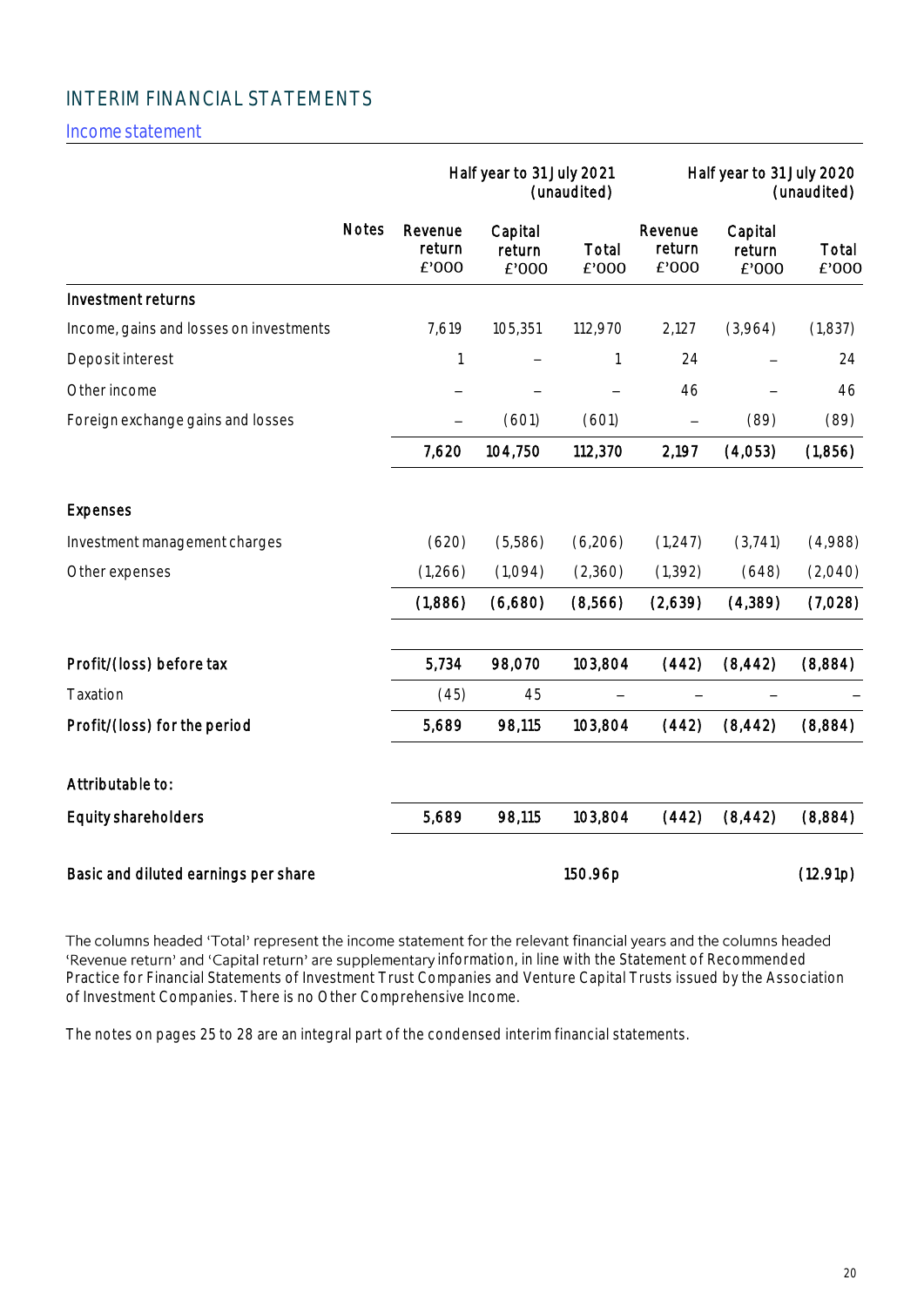## **Balance sheet**

|                                                  | <b>Notes</b>   | 31 July<br>2021<br>(unaudited)<br>£'000 | 31 January<br>2021<br>(audited)<br>£'000 |
|--------------------------------------------------|----------------|-----------------------------------------|------------------------------------------|
| Non-current assets                               |                |                                         |                                          |
| Investments held at fair value                   | $\overline{7}$ | 1,017,427                               | 907,562                                  |
| <b>Current assets</b>                            |                |                                         |                                          |
| Cash and cash equivalents                        |                | 29,349                                  | 45,143                                   |
| Receivables                                      |                | 1,945                                   | 163                                      |
|                                                  |                | 31,294                                  | 45,305                                   |
| <b>Current liabilities</b>                       |                |                                         |                                          |
| Payables                                         |                | 5,207                                   | 851                                      |
| Net current assets                               |                | 26,087                                  | 44,454                                   |
| Total assets less current liabilities            |                | 1,043,514                               | 952,016                                  |
| Capital and reserves                             |                |                                         |                                          |
| Share capital                                    |                | 7,291                                   | 7,291                                    |
| Capital redemption reserve                       |                | 2,113                                   | 2,113                                    |
| Share premium                                    |                | 12,936                                  | 12,936                                   |
| Capital reserve                                  |                | 1,021,174                               | 929,676                                  |
| Revenue reserve                                  |                |                                         |                                          |
| <b>Total equity</b>                              |                | 1,043,514                               | 952,016                                  |
| Net asset value per share (basic and<br>diluted) | 6              | 1,523.0p                                | 1,384.4p                                 |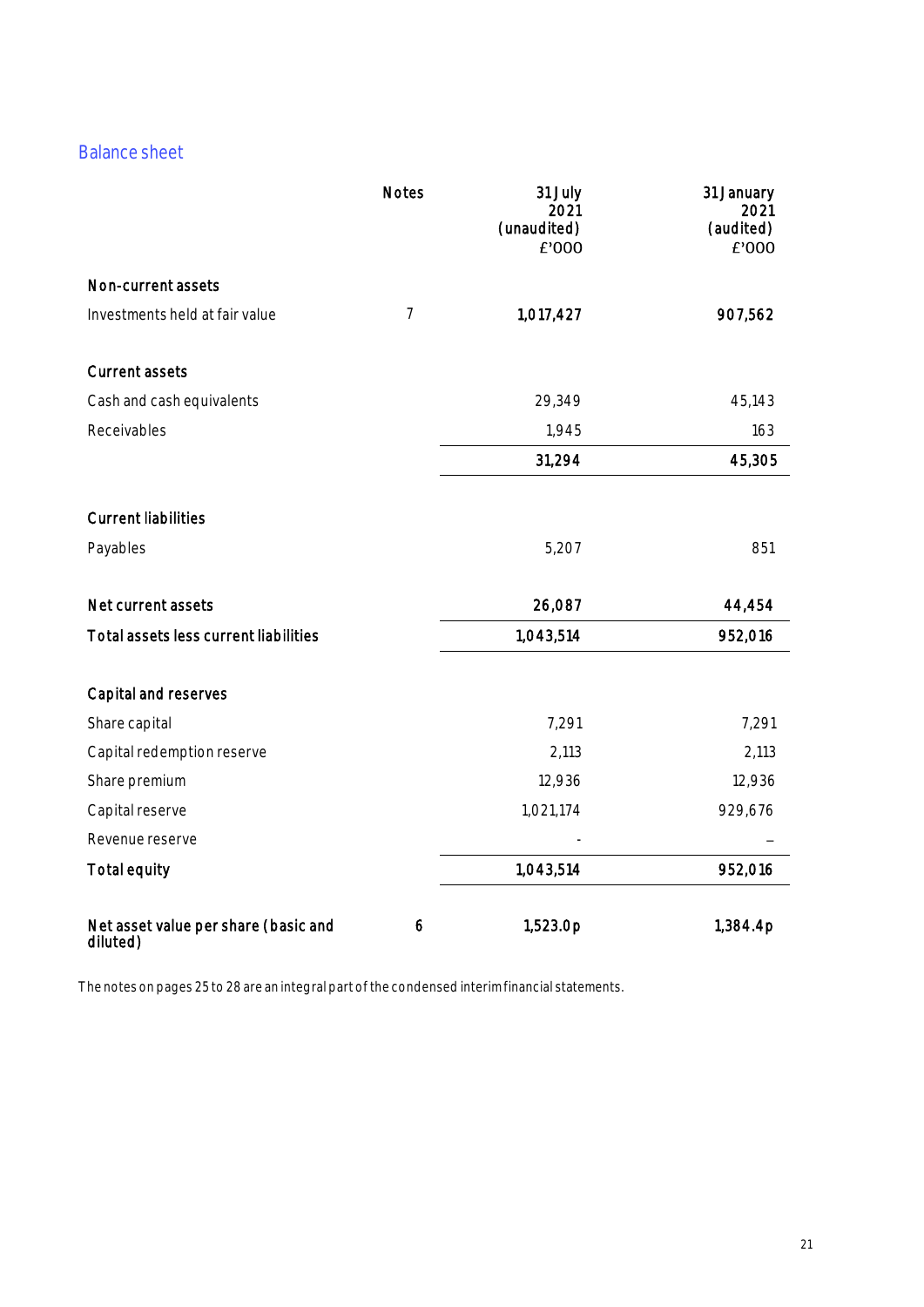## Cash flow statement

|                                                      | Half year to<br>31 July 2021<br>(unaudited)<br>£'000 | Half year to<br>31 July 2020<br>(unaudited)<br>£'000 |
|------------------------------------------------------|------------------------------------------------------|------------------------------------------------------|
| Operating activities                                 |                                                      |                                                      |
| Sale of portfolio investments                        | 121,998                                              | 74,934                                               |
| Purchase of portfolio investments                    | (82, 203)                                            | (31,590)                                             |
| Net cash flows to subsidiary investments             | (43,512)                                             | (4, 383)                                             |
| Interest income received from portfolio investments  | 3,260                                                | 867                                                  |
| Dividend income received from portfolio investments  | 4,359                                                | 1,281                                                |
| Other income received                                | 1                                                    | 39                                                   |
| Investment management charges paid                   | (2,915)                                              | (5,082)                                              |
| Other expenses paid                                  | (2,990)                                              | (861)                                                |
| Net cash inflow/(outflow) from operating activities  | (2,002)                                              | 35,205                                               |
| Financing activities                                 |                                                      |                                                      |
| Bank facility fee                                    | (871)                                                | (613)                                                |
| Interest paid                                        | (11)                                                 | (421)                                                |
| Purchase of own shares into treasury                 | (2,679)                                              | (775)                                                |
| Credit Facility utilised                             |                                                      | 40,000                                               |
| Credit Facility repaid                               |                                                      | (40,000)                                             |
| Equity dividends paid to shareholders                | (9,628)                                              | (8,945)                                              |
| Net cash outflow from financing activities           | (13, 189)                                            | (10, 754)                                            |
| Net increase/(decrease) in cash and cash equivalents | (15, 191)                                            | 24,451                                               |
| Cash and cash equivalents at beginning of period     | 45,143                                               | 14,469                                               |
| Net increase/(decrease) in cash and cash equivalents | (15, 191)                                            | 24,451                                               |
| Effect of changes in foreign exchange rates          | (603)                                                | (89)                                                 |
| Cash and cash equivalents at end of period           | 29,349                                               | 38,831                                               |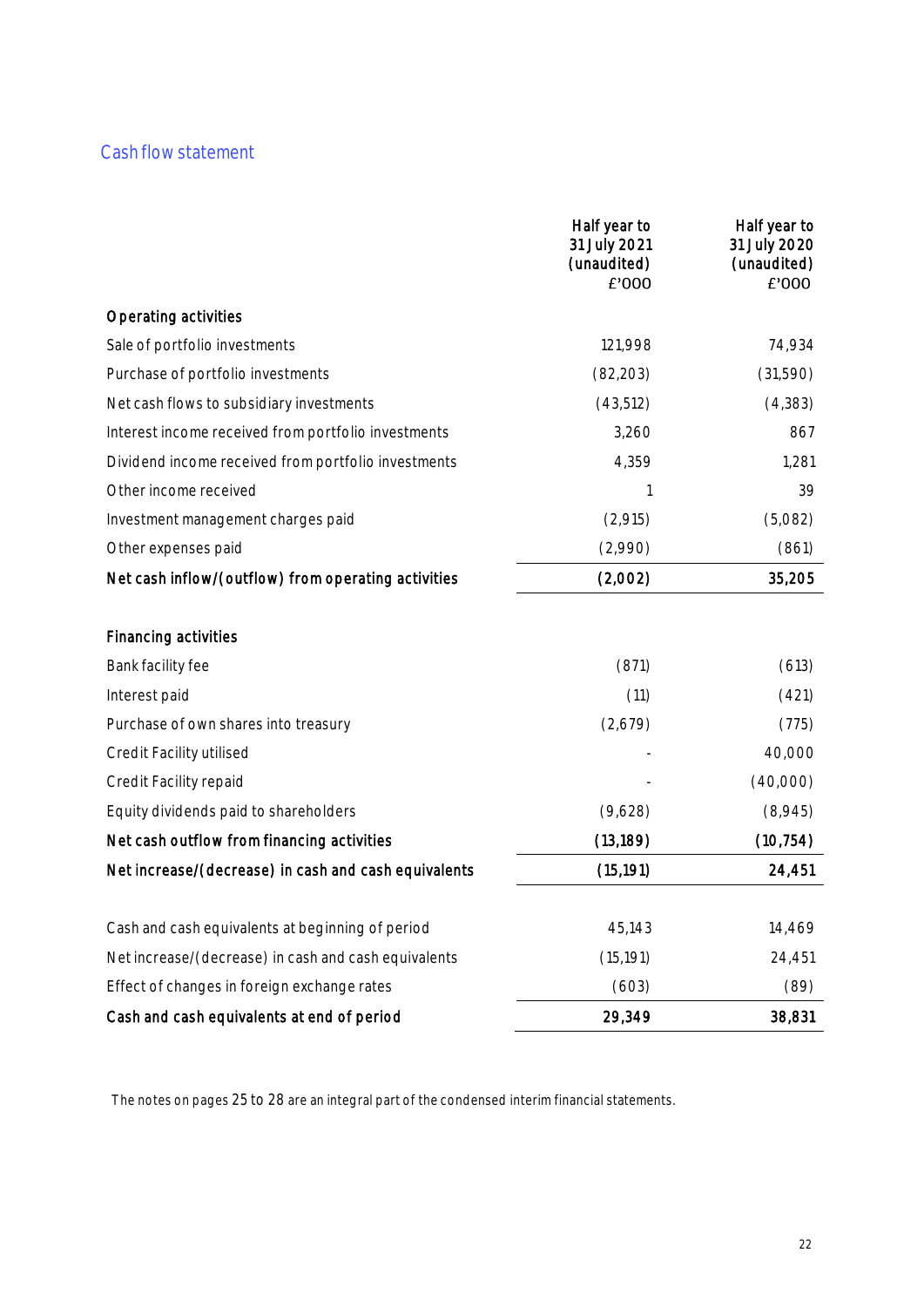# Statement of changes in equity

|                                                               | Share<br>capital<br>£000 | Capital<br>redemption<br>reserve<br>£000 | Share<br>premium<br>£000 | Capital<br>reserve<br>£000 | Revenue<br>reserve<br>£000 | Total<br>shareholders'<br>equity<br>£000 |
|---------------------------------------------------------------|--------------------------|------------------------------------------|--------------------------|----------------------------|----------------------------|------------------------------------------|
| Half year to 31 July 2021                                     |                          |                                          |                          |                            |                            |                                          |
| (unaudited)<br>Opening balance<br>at 1 February<br>2021       | 7,291                    | 2,113                                    | 12,936                   | 929,676                    |                            | 952,016                                  |
| Profit for the<br>period and total<br>comprehensive<br>income |                          |                                          |                          | 98,115                     | 5,689                      | 103,804                                  |
| Dividends paid                                                |                          |                                          |                          | (3,938)                    | (5,689)                    | (9,627)                                  |
| Purchase of own<br>shares into<br>treasury                    |                          |                                          |                          | (2,679)                    |                            | (2,679)                                  |
| Closing balance<br>at 31 July 2021                            | 7,291                    | 2,113                                    | 12,936                   | 1,021,174                  |                            | 1,043,514                                |

|                                                               | Share<br>capital<br><b>E000</b> | Capital<br>redemption<br>reserve<br>£000 | Share<br>premium<br>£000 | Capital<br>reserve<br>£000 | Revenue<br>reserve<br>£000 | Total<br>shareholders'<br>equity<br>£000 |
|---------------------------------------------------------------|---------------------------------|------------------------------------------|--------------------------|----------------------------|----------------------------|------------------------------------------|
| Half year to 31 July 2020                                     |                                 |                                          |                          |                            |                            |                                          |
| (unaudited)<br>Opening balance<br>at 1 February<br>2020       | 7,291                           | 2,113                                    | 12,936                   | 771,205                    |                            | 793,545                                  |
| Profit for the<br>period and total<br>comprehensive<br>income |                                 |                                          |                          | (8, 442)                   | (442)                      | (8,884)                                  |
| Dividends paid                                                |                                 |                                          |                          | (8,945)                    |                            | (8,945)                                  |
| Purchase of own<br>shares into<br>treasury                    |                                 |                                          |                          | (775)                      |                            | (775)                                    |
| Closing balance<br>at 31 July 2020                            | 7,291                           | 2,113                                    | 12,936                   | 753,043                    | (442)                      | 774,941                                  |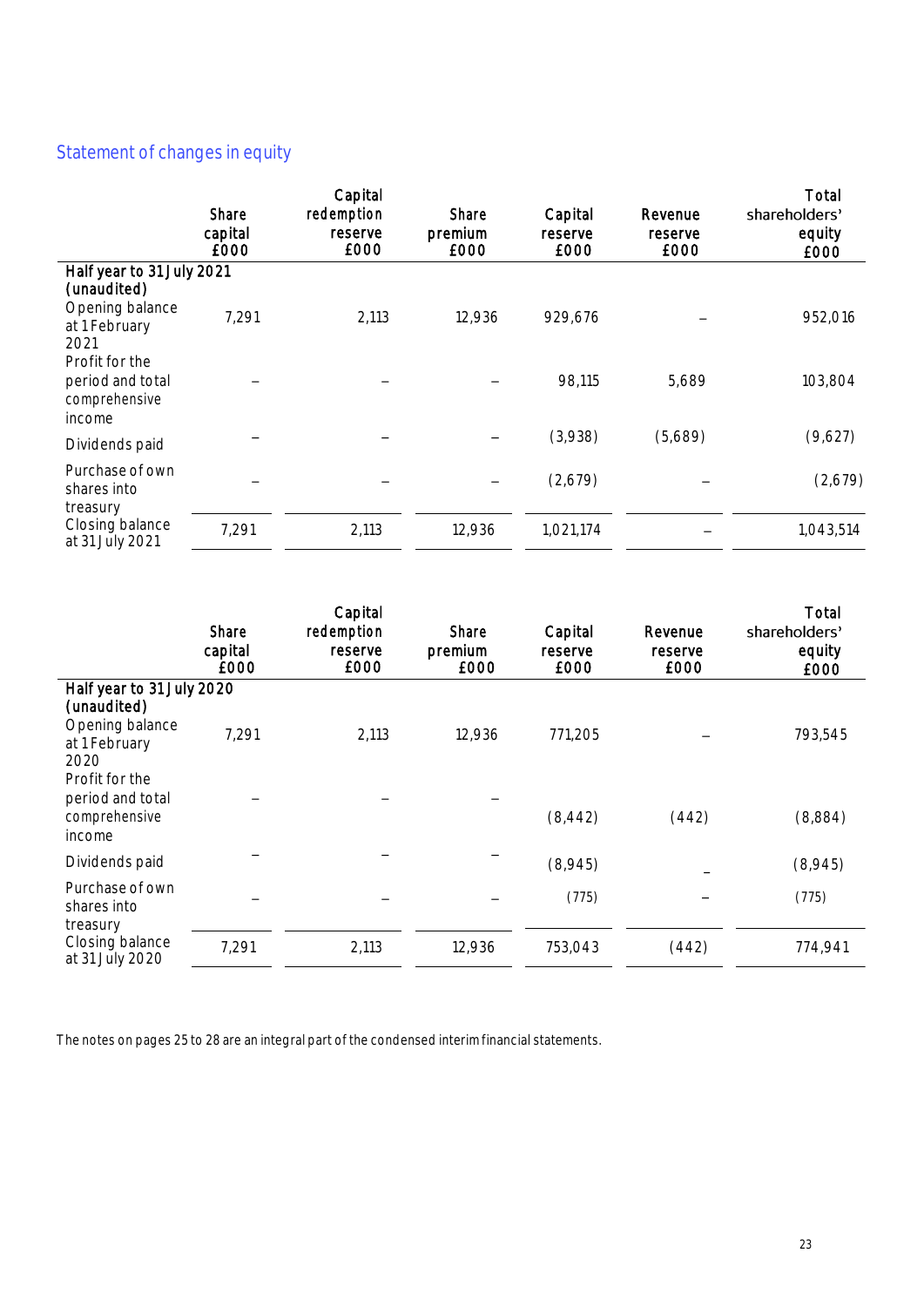## NOTES TO THE FINANCIAL STATEMENTS(UNAUDITED)

For the period ended 31 July 2021

### 1. General information

ICG Enterprise Trust plc ("the Company") is registered in England and Wales and domiciled in England. The registered office is Procession House, 55 Ludgate Hill, London, EC4M 7JW. The Company's objective is to provide shareholders with long term capital growth through investment in unquoted companies, mostly through private equity funds but also directly.

#### 2. Unaudited Interim report

This interim financial report does not comprise statutory accounts within the definition of section 434 of the Companies Act 2006. The financial information for the period ended 31 January 2021 has been extracted from the statutory accounts forthat year which were approved by the Board of Directors on 27 April 2021 and delivered to the Registrar of Companies. The report of the auditors on those accounts was unqualified, did not contain an emphasis of matter paragraph and did not contain any statements under section 498(2) or (3) of the Companies Act 2006.

#### 3. Basis of preparation

The annual financial statements of the Company will be prepared in accordance with United Kingdom adopted International Accounting Standards. The condensed set of financial statements included in this half-yearly financial report has been prepared in accordance with United Kingdom adopted International Accounting Standard 34, "Interim Financial Reporting".

This interim financial report does not include all the information and disclosures required in the annual financial statements and should be read in conjunction with the annual financial statements for the year ended 31 January 2021, which have been prepared in accordance with United Kingdom adopted international accounting Standards.

The accounting policies applied are consistent with those of the annual financial statements for the year to 31 January 2021, as described in those annual financial statements. In order to reflect the activities of an investment trust company, supplementary information which analyses the income statement between items of a revenue and capital nature has been presented alongside the income statement. In analysing total income between capital and revenue returns, the Directors of the Company have followed the guidance contained in the Statement of Recommended Practice ('SORP') for investment trusts issued by the Association of Investment Companies in April 2021.

#### Change in allocation of expenses between revenue and capital

Effective 1 February 2021 the Company made changes to its expenses accounting estimate. In prior periods investment management and bank facility charges were being allocated 75% to the capital column of the income statement and 25% to the revenue column. On reassessment of the Company's long-term total returns the Board agreed that an allocation of 90% to the capital column and 10% to the revenue column would better reflect the Company's current and future return profile.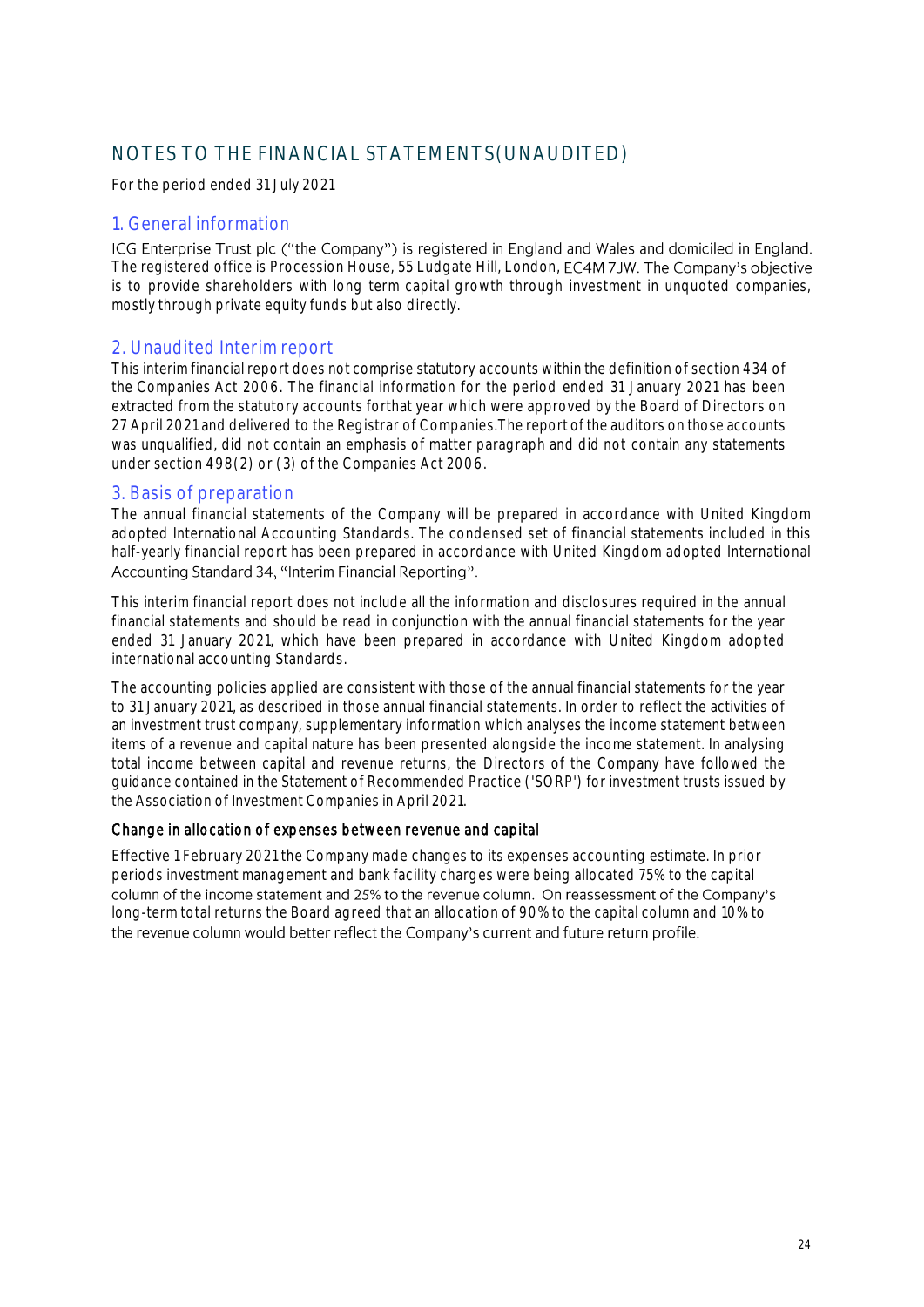| NOTES TO THE FINANCIAL STATEMENTS (UNAUDITED) |  |
|-----------------------------------------------|--|
|                                               |  |

### 4. Dividends

|                                                                                                     | Half year to<br>31 July<br>2021<br>£'000 | Half year to<br>31 July<br>2020<br>£'000 |
|-----------------------------------------------------------------------------------------------------|------------------------------------------|------------------------------------------|
| Third quarterly dividend in respect of year ended 31 January<br>2021 of 5.0p per share (2020: 5.0p) | 3.438                                    | 3.444                                    |
| Final dividend in respect of year ended 31 January 2021 of 9.0p per<br>share (2020: 8.0p)           | 6.189                                    | 5.501                                    |
| Total                                                                                               | 9.627                                    | 8.945                                    |

The Board has approved an interim dividend for the quarter to 30 April 2021 of 6.0p per share (totalling £4.1m) which has been paid on 3 September 2021 to shareholders on the register on 13 August 2021. The Board has proposed a second interim dividend of 6.0p per share in respect of the year ending 31 January 2022 which, if approved by shareholders, will be paid on 3 December 2021 to shareholders on the register of members at the close of business on 12 November 2021.

#### 5. Earnings per share

| Earnings per share                              | Half year to 31 July<br>2021 | Half year to 31 July<br>2020 |
|-------------------------------------------------|------------------------------|------------------------------|
| Revenue return per ordinary share               | 8.27p                        | (0.64p)                      |
| Capital return per ordinary share               | 142.69p                      | (12.27p)                     |
| Earnings per ordinary share (basic and diluted) | 150.96 <sub>p</sub>          | (12.91p)                     |
| Weighted average number of shares               | 68,761,530                   | 68,796,506                   |

The earnings per share figures are based on the weighted average numbers of shares set out above.

During the half year, 250,000 shares were bought back in the market and held in treasury (31 January 2021: 110,000 shares). At 31 July 2021, the Company held 4,395,945 shares in treasury (31 January 2021: 4,145,945) leaving 68,517,055 (31 January 2021: 68,767,055) shares outstanding, all of which have equal voting rights.

#### 6. Net asset value per share

The net asset value per share is calculated as the net assets attributable to shareholders of £1,043.5m (31) January 2021: £952.0m) and 68,517,055 (31 January 2021: 68,767,055) ordinary shares in issue atthe period end. There were no potentially dilutive ordinary shares, such as options orwarrants, at either period end.Calculated on both the basic and diluted basis the net asset value per share was 1,523.0p (31 January 2021:1,384.4p).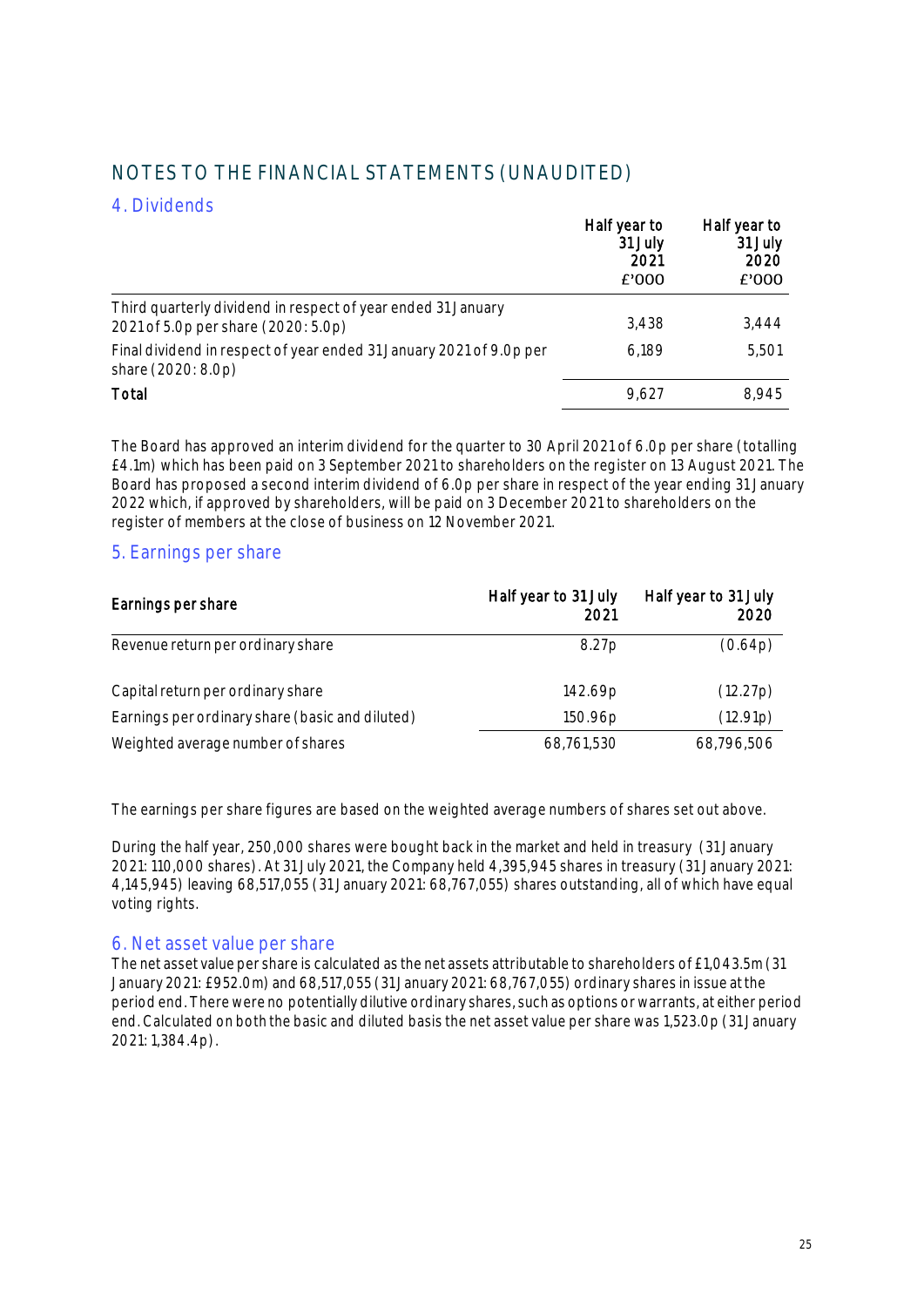# NOTES TO THE FINANCIAL STATEMENTS (UNAUDITED)

### 7. Fair Value estimation

IFRS 13 requires disclosure of fair value measurements of financial instruments categorised according to the following fairvalue measurement hierarchy:

- Quoted prices (unadjusted) in activemarkets foridentical assets orliabilities (level1).
- Inputs other than quoted prices included within level 1 that are observable for the asset or liability, either directly(that is, as prices) or indirectly (that is, derived from prices) (level 2).
- Inputs for the asset or liability that are not based on observable market data (that is, unobservable inputs) (level3).

The valuation techniques applied to level1 and level 3 assets are described in note 1 of the annual financial statements. No investments were categorised as level 2.

The following tables present the assets that are measured at fair value at 31 July 2021 and 31 January 2021.TheCompany had no financial liabilities measured at fair value at those dates.

|                                      | Level 1 | Level 2 | Level 3   | Total     |
|--------------------------------------|---------|---------|-----------|-----------|
| 31 July 2021                         | £'000   | £'000   | £'000     | £'000     |
| Investments held at fair value       |         |         |           |           |
| Unquoted investments                 |         |         | 202,325   | 202,325   |
| Quoted investments                   | 1,190   |         |           | 1,190     |
| Subsidiary undertakings <sup>1</sup> |         |         | 813,912   | 813,912   |
| Total investments held at fair value | 1,190   |         | 1,016,237 | 1,017,427 |

|                                      | Level 1 | Level 2 | Level 3 | Total   |
|--------------------------------------|---------|---------|---------|---------|
| 31 January 2021                      | £'000   | £'000   | £'000   | £'000   |
| Investments held at fair value       |         |         |         |         |
| Unquoted investments                 |         | -       | 604,306 | 604.306 |
| Quoted investments                   | 35,702  |         |         | 35,702  |
| Subsidiary undertakings              |         |         | 267.554 | 267.554 |
| Total investments held at fair value | 35,702  |         | 871,860 | 907,562 |

All quoted and unquoted investments are measured in accordance with IFRS 9.

During the six months to 31 July 2021, approximately £469m of assets were transferred at fair value to the Company's wholly owned subsidiary ET Holdings LP. ET Holdings LP was incorporated on 15 December 2020 in order to hold investments in<br>a single entity to provide security for the Company's credit facility with Credit Suisse. All investments at fair value. The fair value of investments held in ET Holdings LP as at 31 July 2021 is £514m.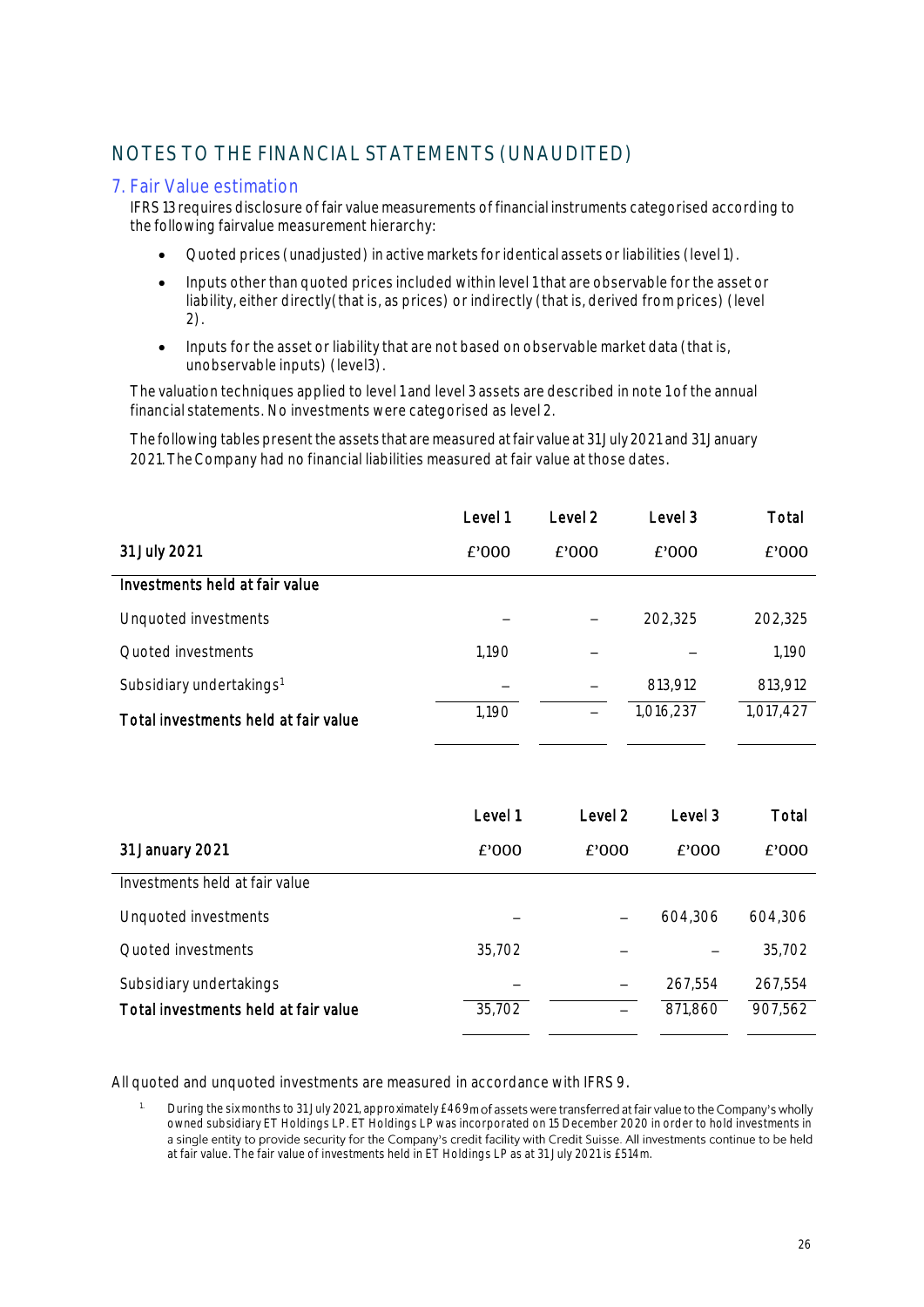# NOTES TO THE FINANCIAL STATEMENTS (UNAUDITED)

## 7. Fair Value estimation (continued)

Investments in level 3 securities are in respect of Third Party Funds and Direct investments. These are held at fair value, and are calculated using valuations provided by the underlying manager of the investment and reviewed by ICG, with adjustments made to the statements to take account of cashflow events occurring after the date of the manager's valuation, such as realisations or liquidity adjustments. The valuations of unquoted investments provided by underlying managers are calculated in accordance with the 2018 IPEV Guidelines, which primarily use earnings multiple methodology. A 30% increase/(decrease) in the value of these assets (including those assets held within subsidiary undertakings) would result in a rise and fall in NAV of £304.8m or 29.2% respectively (31 January 2021: rise and fall in NAV of £252.0m and £254.8m respectively or 26.5% and 26.8%).

The following tables present the changes in level 3 instruments for the periods to 31 July 2021 and 31 July 2020.

|                                               | Half year to<br>31 July<br>2021<br>£'000 | Half year to<br>31 July<br>2020<br>£'000 |
|-----------------------------------------------|------------------------------------------|------------------------------------------|
| <b>Opening Balance 1 February</b>             | 871,860                                  | 777,185                                  |
| Additions                                     | 82,203                                   | 37,949                                   |
| <b>Disposals</b>                              | (85,911)                                 | (74, 934)                                |
| Gains and losses recognised in profit or loss | 148,085                                  | (4,339)                                  |
| Closing balance                               | 1.016.237                                | 735,861                                  |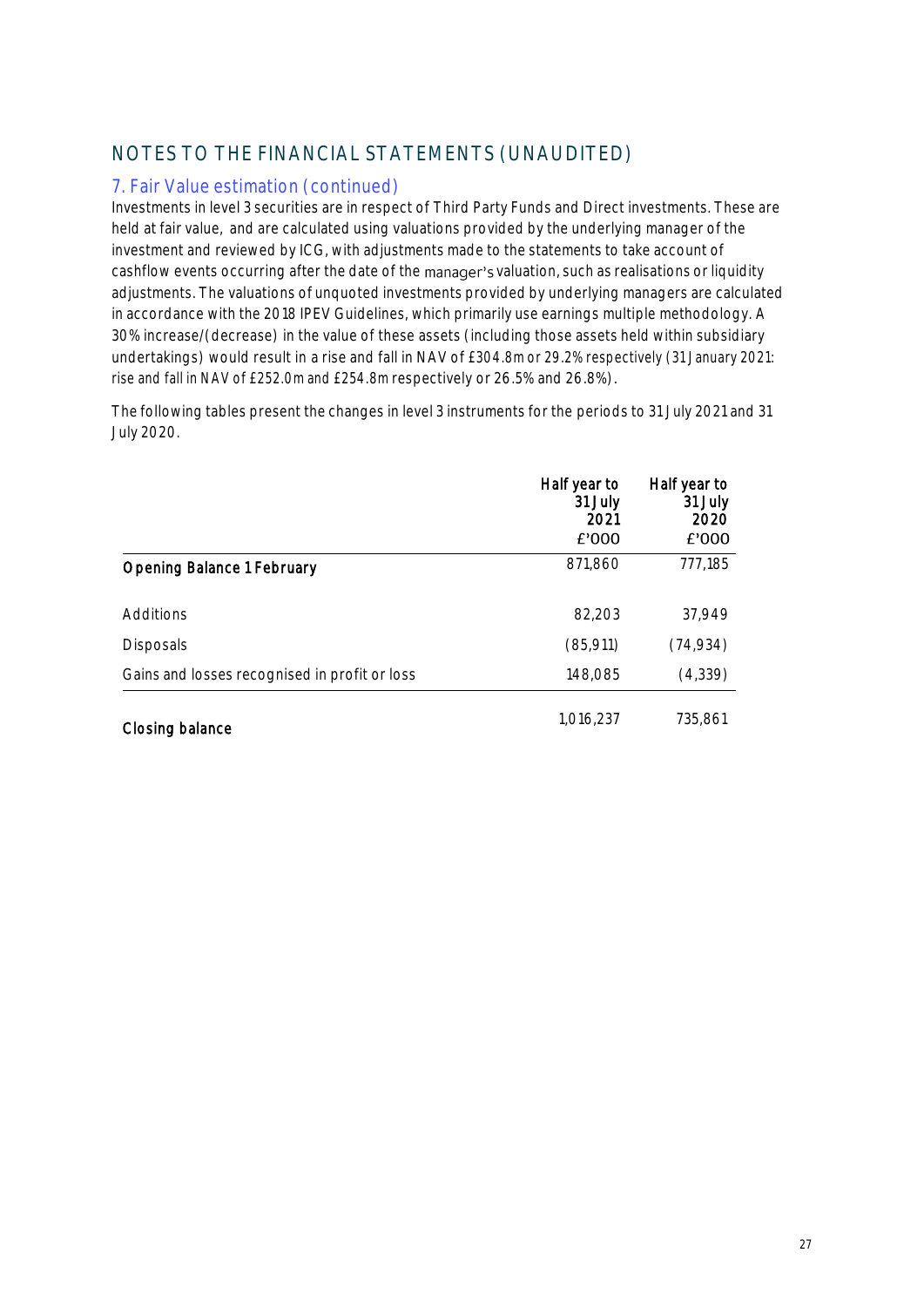## **STATEMENT OF DIRECTORS' RESPONSIBILITIES**

The directors confirm that the interim financial statements have been prepared in accordance with United Kingdom adopted International Accounting Standard IAS 34 'Interim Financial Reporting' and that the business review includes a fair review of the information required by DTR 4.2.7 and DTR 4.2.8, namely:

• an indication of important events that have occurred during the first six months of the financial year and their impact on the interim financial statements, and a description of the principal risks and uncertainties for the remaining six months of the financial year; and

• that there were no changes in the transactions or arrangements with related parties as described in the last annual report that would have a material impact on the interim financial statements

The Directors of ICG Enterprise Trust plc are listed in the ICG Enterprise Trust plc Annual Report & Accounts for the year ended 31 January 2021, with the exception of Lucinda Riches who stepped down from the Board at the AGM on 21 June 2021.

A list of current directors is maintained on the ICG Enterprise Trust plc website: http://www.icg-enterprise.co.uk/about-us/the-board.

## GOING CONCERN

In assessing the appropriateness of continuing to adopt the going concern basis of accounting, the Board has assessed the financial position and prospects of the Company over the next 12 months. As part of this review, the Board assessed the ongoing and potential impact of principal risks and the COVID-19 pandemic on the Company's business activities.

As part of the Board's assessment of going concern a range of stressed scenarios and sensitivity analyses were examined to identify conditions that might result in the facility's covenants being breached. This included the consideration of possible remedial action that the Company could undertake to avoid such breaches. The diversification and defensive characteristics of the Portfolio were also considered. The output from the scenario analysis is sensitive to the reduction in Portfolio value which is dependent on external factors. The Company continues not to be in breach of any of its facility covenants, has sufficient headroom and is well placed to manage the Portfolio cash flows and its level of undrawn commitments, even in an extreme downside scenario. Based on this assessment, the Board expects that the Company will be able to continue in operation and meet its liabilities as they fall due for a period of at least 12 months. Therefore, it is appropriate to continue to adopt the going concern basis of preparation of the Company's interim financial statements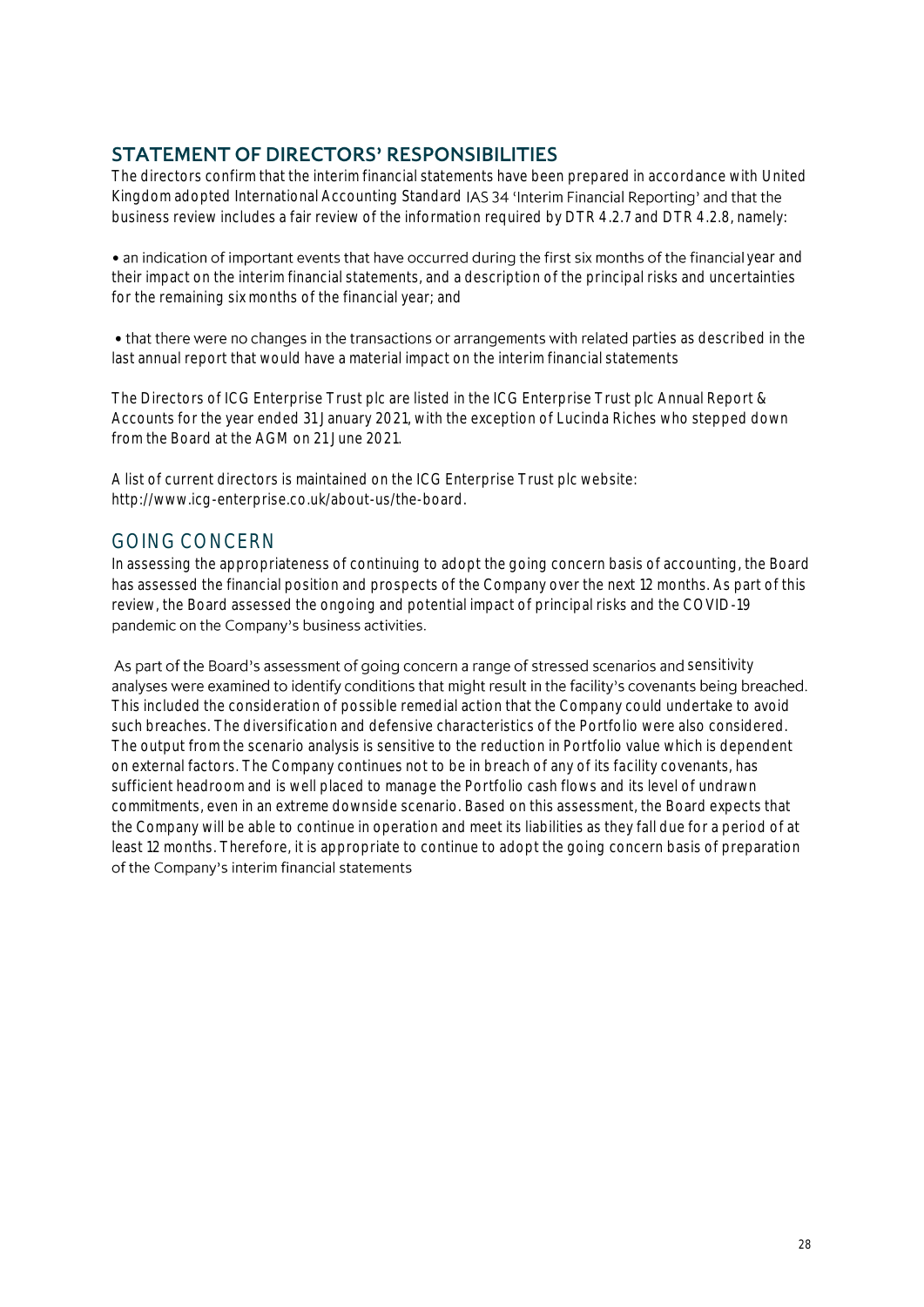# INDEPENDENT REVIEW REPORT TO ICG ENTERPRISE TRUST PLC

#### Conclusion

We have been engaged by ICG Enterprise Trust plc (the 'Company') to review the condensed set of financial statements in the half-yearly financial report for the six months ended 31 July 2021 which comprises the Balance Sheet, Income Statement, Cash Flow Statement, Statement of Changes in Equity and the related Notes 1 to 7. We have read the other information contained in the half yearly financial report and considered whether it contains any apparent misstatements or material inconsistencies with the information in the condensed set of financial statements.

Based on our review, nothing has come to our attention that causes us to believe that the condensed set of financial statements in the half-yearly financial report for the six months ended 31 July 2021 is not prepared, in all material respects, in accordance with UK adopted International Accounting Standard 34 and the Disclosure Guidance and Transparency Rules of the United Kingdom's Financial Conduct Authority.

### Basis for conclusion

We conducted our review in accordance with International Standard on Review Engagements 2410 (UK) and Ireland) "Review of Interim Financial Information Performed by the Independent Auditor of the Entity" issued by the Auditing Practices Board. A review of interim financial information consists of making enquiries, primarily of persons responsible for financial and accounting matters, and applying analytical and other review procedures. A review is substantially less in scope than an audit conducted in accordance with International Standards on Auditing (UK) and consequently does not enable us to obtain assurance that we would become aware of all significant matters that might be identified in an audit. Accordingly, we do not express an audit opinion.

As disclosed in note 3, the annual financial statements of the Company will be prepared in accordance with UK adopted international accounting standards. The condensed set of financial statements included in this half-yearly financial report has been prepared in accordance with UK adopted International Accounting Standard 34, "Interim Financial Reporting".

### Responsibilities of the directors

The directors are responsible for preparing the half-yearly financial report in accordance with the Disclosure Guidance and Transparency Rules of the United Kingdom's Financial Conduct Authority

### Auditor's responsibilities for the review of the financial information

In reviewing the half-yearly report, we are responsible for expressing to the Company a conclusion on the condensed set of financial statements in the half-yearly financial report. Our conclusion is based on procedures that are less extensive than audit procedures, as described in the Basis for Conclusion paragraph of this report.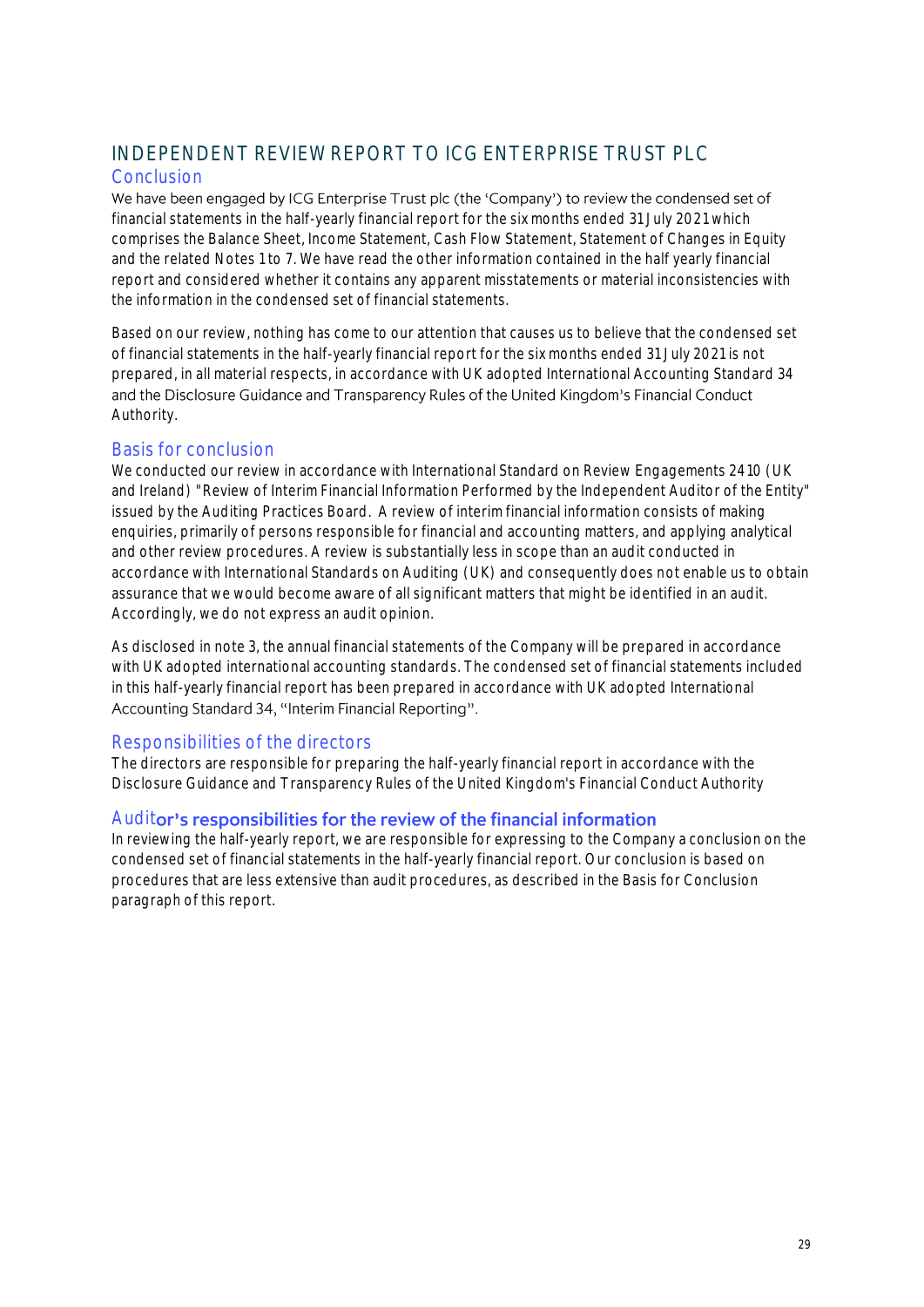### Use of our report

This report is made solely to the company in accordance with guidance contained in International Standard on Review Engagements 2410 (UK and Ireland) "Review of Interim Financial Information Performed by the Independent Auditor of the Entity" issued by the Auditing Practices Board. To the fullest extent permitted by law, we do not accept or assume responsibility to anyone other than the company, for our work, for this report, or for the conclusions we have formed.

Ernst & Young LLP London 4 October 2021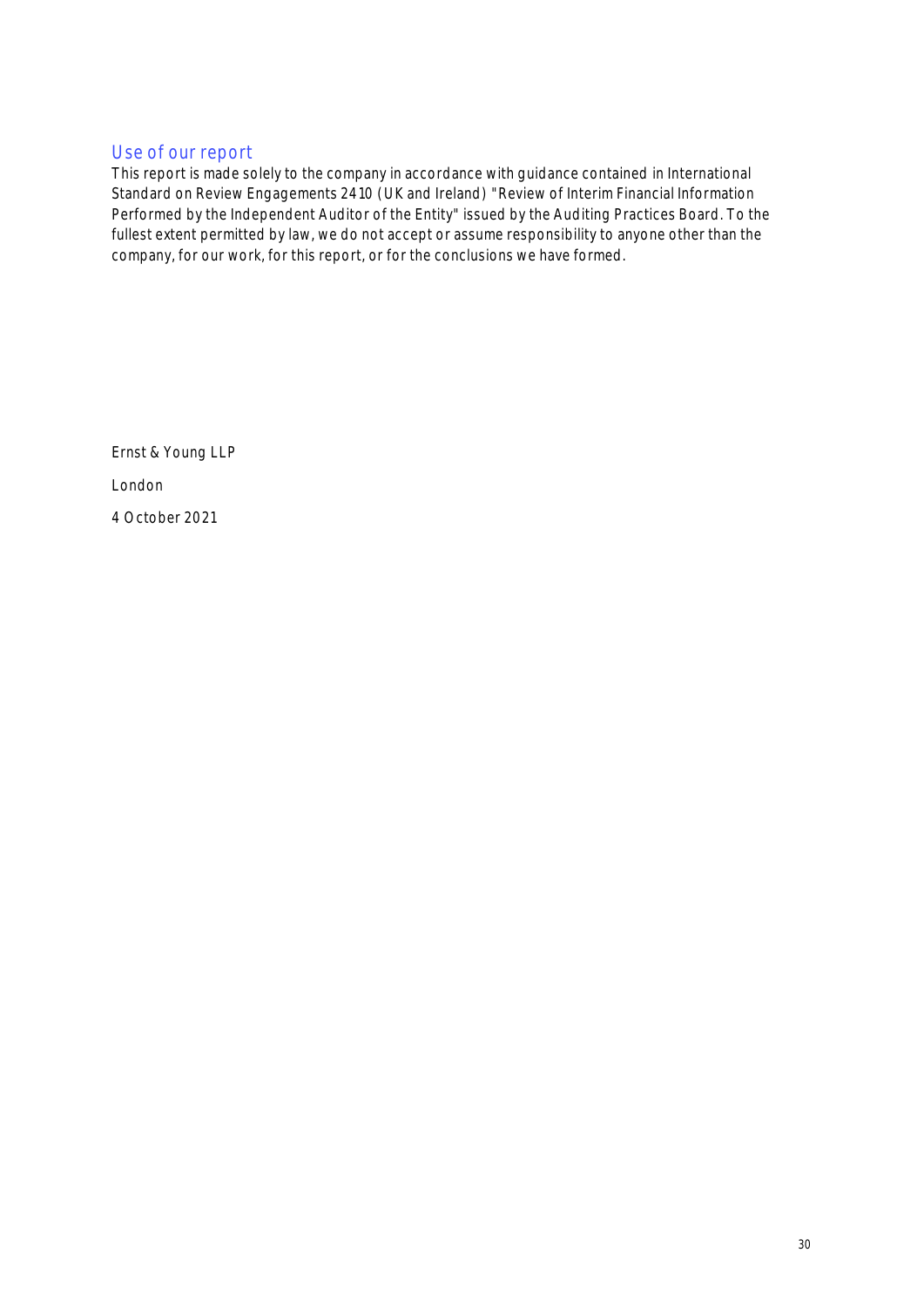# GLOSSARY (UNAUDITED)

| Term                                         | Short<br>form | Definition                                                                                                                                                                                                                                                                                                                                                                                                                                       |  |  |
|----------------------------------------------|---------------|--------------------------------------------------------------------------------------------------------------------------------------------------------------------------------------------------------------------------------------------------------------------------------------------------------------------------------------------------------------------------------------------------------------------------------------------------|--|--|
| Alternative<br>Performance<br>Measures       | <b>APMs</b>   | APMs are a term defined by the European Securities and Markets Authority as "financial<br>measures of historical or future performance, financial position, or cash flows, other than a<br>financial measure defined or specified in the applicable financial reporting framework".                                                                                                                                                              |  |  |
|                                              |               | APMs are used in this report if considered by the Board and the Manager to be the most relevant<br>basis for shareholders in assessing the overall performance of the Company and for comparing the<br>performance of the Company to its peers, taking into account industry practice.                                                                                                                                                           |  |  |
|                                              |               | Definitions and reconciliations to IFRS measures are provided in the main body of the report or<br>denoted <sup>1</sup> in this Glossary, where appropriate.                                                                                                                                                                                                                                                                                     |  |  |
| Carried interest                             |               | Carried interest is equivalent to a performance fee. This represents a share of the profits that<br>will accrue to the underlying private equity managers, after achievement of an agreed preferred<br>return.                                                                                                                                                                                                                                   |  |  |
| Co-investment                                |               | Co-investment is a direct investment in a company alongside a private equity fund.                                                                                                                                                                                                                                                                                                                                                               |  |  |
| Co-investment<br>Incentive Scheme<br>Accrual |               | Represents the estimated value of interests in the co-investment incentive scheme operated by<br>the Company.                                                                                                                                                                                                                                                                                                                                    |  |  |
| Commitment                                   |               | Represents the amount of capital that each limited partner agrees to contribute to the fund<br>which can be drawn at the discretion of the general partner                                                                                                                                                                                                                                                                                       |  |  |
| Deployment                                   |               | Please see 'Total new investment'                                                                                                                                                                                                                                                                                                                                                                                                                |  |  |
| <b>Direct Investments</b>                    |               | Please see 'Co-investment'.                                                                                                                                                                                                                                                                                                                                                                                                                      |  |  |
| Discount <sup>1</sup>                        |               | Arises when the Company's shares trade at a discount to NAV. In this circumstance, the price<br>that an investor pays or receives for a share would be less than the value attributable to it by<br>reference to the underlying assets. The discount is the difference between the share price and<br>the NAV, expressed as a percentage of the NAV. For example, if the NAV was 100p and the<br>share price was 90p, the discount would be 10%. |  |  |
| Drawdowns                                    |               | The amounts invested by the Company into funds when called by underlying managers in<br>respect of an existing commitment.                                                                                                                                                                                                                                                                                                                       |  |  |
| <b>EBITDA</b>                                |               | Stands for earnings before interest, tax, depreciation and amortisation, which is a widely used<br>performance measure in the private equity industry.                                                                                                                                                                                                                                                                                           |  |  |
| Enterprise Value                             | EV            | The aggregate value of a company's entire issued share capital and net debt.                                                                                                                                                                                                                                                                                                                                                                     |  |  |
| FTSE All-Share<br>Index Total Return         |               | The change in the level of the FTSE All-Share Index, assuming that dividends are re-invested<br>on the day that they are paid.                                                                                                                                                                                                                                                                                                                   |  |  |
| <b>Full Exits</b>                            |               | The exit events (e.g. trade sale, sale by public offering, or sale to a financial buyer) following<br>which the residual exposure to an underlying company is zero or immaterial, this does not<br>include fund disposals. See 'Fund disposals'.                                                                                                                                                                                                 |  |  |
| <b>Fund Disposals</b>                        |               | Where the Company receives sales proceeds from the full or partial sale of a fund position<br>within the secondary market.                                                                                                                                                                                                                                                                                                                       |  |  |
| General Partner                              | GP            | The entity managing a private equity fund that has been established as a limited<br>partnership. This is commonly referred to as the Manager.                                                                                                                                                                                                                                                                                                    |  |  |
| Hedging                                      |               | An investment technique designed to offset a potential loss on one investment by<br>purchasing a second investment that is expected to perform in the opposite way.                                                                                                                                                                                                                                                                              |  |  |
| High conviction<br>Investments <sup>1</sup>  |               | Comprises Direct investments, ICG managed funds and Secondary investments.                                                                                                                                                                                                                                                                                                                                                                       |  |  |
| Initial Public                               | <b>IPO</b>    | An offering by a company of its share capital to the public with a view to seeking an                                                                                                                                                                                                                                                                                                                                                            |  |  |
| Offering                                     |               | admission of its shares to a recognised stock exchange.                                                                                                                                                                                                                                                                                                                                                                                          |  |  |
| Internal Rate of<br>Return                   | <b>IRR</b>    | Measure of the rate of return received by an investor in a fund. It is calculated from cash drawn<br>from and returned to the investor together with the residual value of the investment.                                                                                                                                                                                                                                                       |  |  |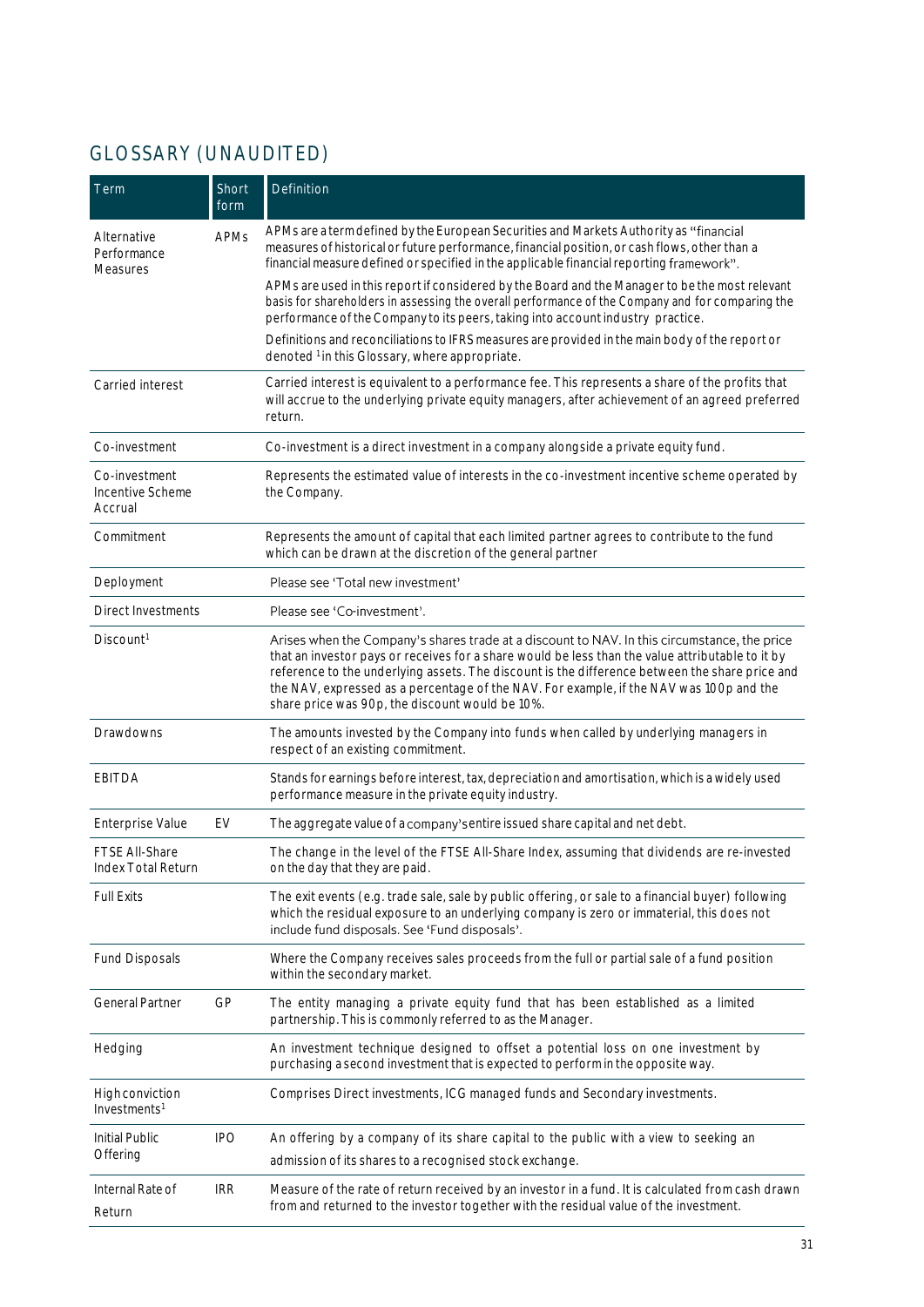| Term                                                      | Short<br>form | Definition                                                                                                                                                                                                                                                                                                                                                                                                                                                                 |  |  |  |
|-----------------------------------------------------------|---------------|----------------------------------------------------------------------------------------------------------------------------------------------------------------------------------------------------------------------------------------------------------------------------------------------------------------------------------------------------------------------------------------------------------------------------------------------------------------------------|--|--|--|
| <b>Investment Period</b>                                  |               | The period in which funds are able to make new investments under the terms of their fund<br>agreements, typically up to five years after the initial commitment.                                                                                                                                                                                                                                                                                                           |  |  |  |
| Last Twelve Months LTM                                    |               | The time frame of the immediately preceding 12 months in reference to a financial metric used to<br>evaluate the company's performance.                                                                                                                                                                                                                                                                                                                                    |  |  |  |
| <b>Limited Partner</b>                                    | LP            | An institution or individual who commits capital to a private equity fund established as alimited<br>partnership. These funds are generally protected from legal actions and any losses beyond the<br>original investment.                                                                                                                                                                                                                                                 |  |  |  |
| Limited Partnership                                       |               | One or more general partners, who have responsibility for managing the business of the<br>partnership and have unlimited liability, and one or more limited partners, who do not<br>participate in the operation of the partnership and whose liability is ordinarily capped at<br>their capital and loan contribution to the partnership. In typical fund structures, the general<br>partner receives a priority profit share ahead of distributions to limited partners. |  |  |  |
| Net asset value                                           | <b>NAV</b>    | The value of the Company's assets attributable to one Ordinary share. It is calculated by                                                                                                                                                                                                                                                                                                                                                                                  |  |  |  |
| per share <sup>1</sup>                                    | per<br>share  | dividing 'shareholders' funds' by the total number of Ordinary shares in issue. Shareholders'<br>funds are calculated by deducting current and long-term liabilities, and any provision for liabilities<br>and charges, from the Company's total assets.                                                                                                                                                                                                                   |  |  |  |
| Net asset value<br>per share Total<br>Return <sup>1</sup> |               | The change in the Company's net asset value per share, assuming that dividends are re-invested<br>at the end of the quarter in which the dividend was paid.                                                                                                                                                                                                                                                                                                                |  |  |  |
| Net debt                                                  |               | Calculated as the total short-term and long-term debt in a business, less cash and cash<br>equivalents.                                                                                                                                                                                                                                                                                                                                                                    |  |  |  |
| Ongoing Charges                                           |               | Are calculated in line with guidance issued by the Association of Investment Companies<br>('AIC') and capture management fees and expenses, excluding finance costs, incurred at the<br>Company level only. The calculation does not include the expenses and management fees<br>incurred by any underlying funds.                                                                                                                                                         |  |  |  |
| Other Net<br>Liabilities <sup>1</sup>                     |               | At the aggregated Company level represent net other liabilities per the Company's balance<br>sheet. Net other liabilities per the balance sheet of the subsidiaries are amounts payable under<br>the co-incentive scheme accrual.                                                                                                                                                                                                                                          |  |  |  |
| Overcommitment <sup>1</sup>                               |               | Where private equity fund investors make commitments exceeding the amount of cash<br>immediately available for investment. When determining the appropriate level of<br>overcommitment, careful consideration needs to be given to the rate at which commitments<br>might be drawn down, and the rate at which realisations will generate cash<br>from the existing portfolio to fund new investment.                                                                      |  |  |  |
| Portfolio <sup>1</sup>                                    |               | The aggregate of the investment Portfolios of the Company and of its subsidiary limited<br>partnerships. This is consistent with the commentary in previous annual and interim reports.<br>The Board and the Manager consider that this is the most relevant basis for shareholders to<br>assess the overall performance of the Company and comparison with its peers.                                                                                                     |  |  |  |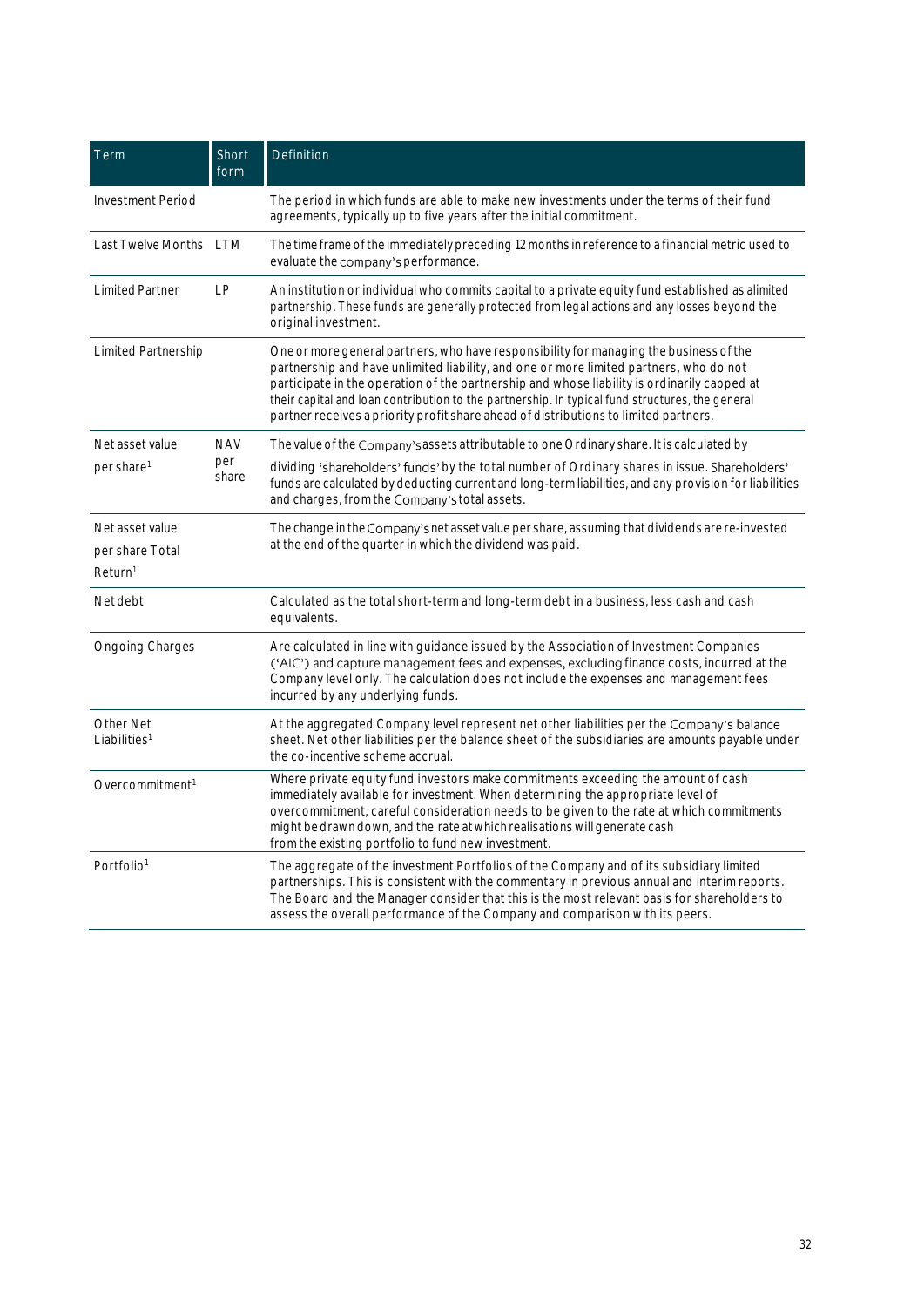| Term                                                          | Short<br>form | Definition                                                                                                                                                                                                                                               |                                                           |                                                                                                                                         |                                                                                |                                                       |                                                                               |  |
|---------------------------------------------------------------|---------------|----------------------------------------------------------------------------------------------------------------------------------------------------------------------------------------------------------------------------------------------------------|-----------------------------------------------------------|-----------------------------------------------------------------------------------------------------------------------------------------|--------------------------------------------------------------------------------|-------------------------------------------------------|-------------------------------------------------------------------------------|--|
| Portfolio<br>(continued)                                      |               | The closest equivalent amount reported on the balance sheet is 'investments at fair value'. A<br>reconciliation of these two measures along with other figures aggregated for the Company<br>and its subsidiary limited partnerships is presented below: |                                                           |                                                                                                                                         |                                                                                |                                                       |                                                                               |  |
|                                                               |               | 31 July 2021 Em Fair Value per<br>balance sheet                                                                                                                                                                                                          |                                                           | Cash held by<br><b>Balances</b><br>receivable<br>subsidiary<br>limited<br>from<br>partnerships<br>subsidiary<br>limited<br>partnerships |                                                                                | $Co-$<br>investment<br>Incentive<br>scheme<br>accrual | Aggregated<br>Company<br>and<br>subsidiary<br>limited<br>partnerships         |  |
|                                                               |               | Investments                                                                                                                                                                                                                                              | 1,017.4                                                   | (40.2)                                                                                                                                  | (0.9)                                                                          | 42.7                                                  | 1,019.0                                                                       |  |
|                                                               |               | Cash                                                                                                                                                                                                                                                     | 29.3                                                      | 40.2                                                                                                                                    |                                                                                |                                                       | 69.5                                                                          |  |
|                                                               |               | Other net<br>liabilities                                                                                                                                                                                                                                 | (3.2)                                                     |                                                                                                                                         | 0.9                                                                            | (42.7)                                                | (45.0)                                                                        |  |
|                                                               |               | Net assets                                                                                                                                                                                                                                               | 1,043.5                                                   |                                                                                                                                         |                                                                                |                                                       | 1,043.5                                                                       |  |
|                                                               |               |                                                                                                                                                                                                                                                          | 31 January 2021 Fair Value per<br><b>Em balance sheet</b> | Cash held by<br>subsidiary<br>limited<br>partnerships                                                                                   | <b>Balances</b><br>receivable<br>from<br>subsidiary<br>limited<br>partnerships | Co-<br>Incentive<br>scheme<br>accrual                 | Aggregated<br>investment Company and<br>subsidiary<br>limited<br>partnerships |  |
|                                                               |               | Investments                                                                                                                                                                                                                                              | 907.6                                                     |                                                                                                                                         | (0.2)                                                                          | 41.8                                                  | 949.2                                                                         |  |
|                                                               |               | Cash                                                                                                                                                                                                                                                     | 45.2                                                      |                                                                                                                                         |                                                                                |                                                       | 45.2                                                                          |  |
|                                                               |               | Other net<br>liabilities                                                                                                                                                                                                                                 | (0.7)                                                     |                                                                                                                                         | 0.2                                                                            | (41.8)                                                | (42.3)                                                                        |  |
|                                                               |               | Net assets                                                                                                                                                                                                                                               | 952.1                                                     |                                                                                                                                         |                                                                                |                                                       | 952.1                                                                         |  |
| Portfolio Return on<br>a Local Currency<br>Basis <sup>1</sup> |               | Represents the change in the valuation of the Company's Portfolio, before the impact of<br>currency movements and co-investment scheme accrual. The Portfolio return of 14% is<br>calculated as follows:                                                 |                                                           |                                                                                                                                         |                                                                                |                                                       |                                                                               |  |
|                                                               |               |                                                                                                                                                                                                                                                          |                                                           |                                                                                                                                         | £m                                                                             | 31 Jul 2021                                           | FY 2021                                                                       |  |
|                                                               |               | Income, gains and losses on Investments                                                                                                                                                                                                                  |                                                           |                                                                                                                                         |                                                                                | 113.0                                                 | 190.6                                                                         |  |
|                                                               |               | losses on investments                                                                                                                                                                                                                                    | Foreign exchange gains and losses included in gains and   |                                                                                                                                         | 20.4                                                                           | (12.2)                                                |                                                                               |  |
|                                                               |               | Incentive accrual valuation movement                                                                                                                                                                                                                     |                                                           |                                                                                                                                         |                                                                                | 8.2                                                   | 22.2                                                                          |  |
|                                                               |               | Total gains on Portfolio investments excluding impact of<br>foreign exchange                                                                                                                                                                             |                                                           |                                                                                                                                         |                                                                                | 141.6                                                 | 200.6                                                                         |  |
|                                                               |               | Opening Portfolio valuation                                                                                                                                                                                                                              |                                                           |                                                                                                                                         |                                                                                | 949.2                                                 | 806.4                                                                         |  |
|                                                               |               | Portfolio return on a Local Currency Basis                                                                                                                                                                                                               |                                                           |                                                                                                                                         |                                                                                | 14.9%                                                 | 24.9%                                                                         |  |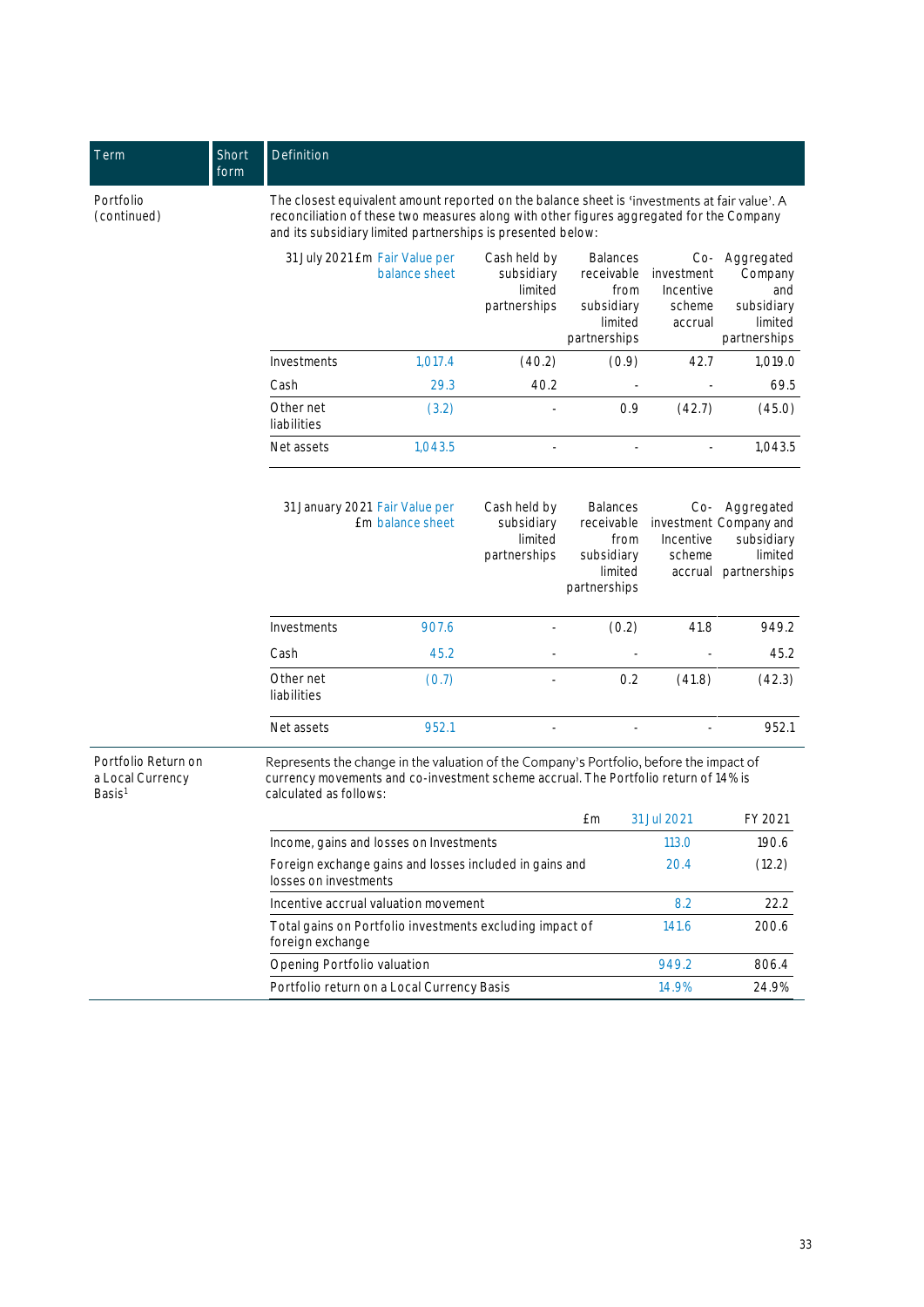| Term                                                                                                                                                                     | Short form | Definition                                                                                                                                                                                                                                                                                   |    |             |             |  |  |
|--------------------------------------------------------------------------------------------------------------------------------------------------------------------------|------------|----------------------------------------------------------------------------------------------------------------------------------------------------------------------------------------------------------------------------------------------------------------------------------------------|----|-------------|-------------|--|--|
| Portfolio Return on a<br>Local Currency Basis                                                                                                                            |            | A reconciliation between the Portfolio return on local currency basis and NAV per share<br>Total Return is disclosed overleaf, see 'Total Return'.                                                                                                                                           |    |             |             |  |  |
| (continued)                                                                                                                                                              |            |                                                                                                                                                                                                                                                                                              |    |             |             |  |  |
| Portfolio Company                                                                                                                                                        |            | An individual company in an investment portfolio.                                                                                                                                                                                                                                            |    |             |             |  |  |
| Preferred Return                                                                                                                                                         |            | Is the preferential rate of return on an individual investment or a portfolio of investments,<br>which is typically 8% per annum                                                                                                                                                             |    |             |             |  |  |
| Premium                                                                                                                                                                  |            | Occurs when the share price is higher than the NAV and investors would therefore be<br>paying more than the value attributable to the share by reference to the underlying assets.                                                                                                           |    |             |             |  |  |
| Quoted company                                                                                                                                                           |            | Any company whose shares are listed or traded on a recognised stock exchange.                                                                                                                                                                                                                |    |             |             |  |  |
| Realisation<br>proceeds <sup>1</sup>                                                                                                                                     |            | Amounts received in respect of underlying realisation activity from the Portfolio and excludes<br>any inflows from the sale of fund positions via the secondary market.                                                                                                                      |    |             |             |  |  |
| Realisations-<br>The average return from full exits from the Portfolio in the period on a primary investmentbasis,<br>Multiple to Cost <sup>1</sup><br>weighted by cost. |            |                                                                                                                                                                                                                                                                                              |    |             |             |  |  |
|                                                                                                                                                                          |            |                                                                                                                                                                                                                                                                                              | £m | 31 Jul 2021 | FY 2021     |  |  |
|                                                                                                                                                                          |            | Cumulative realisation proceeds from full exits in the year                                                                                                                                                                                                                                  |    | 143.6       | 85.7        |  |  |
|                                                                                                                                                                          |            | Cost                                                                                                                                                                                                                                                                                         |    | 52.0        | 35.6        |  |  |
|                                                                                                                                                                          |            | Average return Multiple to Cost                                                                                                                                                                                                                                                              |    | 2.8x        | 2.4x        |  |  |
| Realisations - uplift<br>to carrying                                                                                                                                     |            | The aggregate uplift on full exits from the Portfolio in the period excluding publicly listed<br>companies that were exited via sell downs of their shares.                                                                                                                                  |    |             |             |  |  |
| value <sup>1</sup>                                                                                                                                                       |            |                                                                                                                                                                                                                                                                                              | £m | 31 Jul 2021 | FY 2021     |  |  |
|                                                                                                                                                                          |            | Realisation proceeds from full exits in the year                                                                                                                                                                                                                                             |    | 97.2        | 78.0        |  |  |
|                                                                                                                                                                          |            | Prior carrying value                                                                                                                                                                                                                                                                         |    | 77.2        | 59.7        |  |  |
|                                                                                                                                                                          |            | Average return Multiple to Cost                                                                                                                                                                                                                                                              |    | 26%         | 31%         |  |  |
| Secondary<br>investments                                                                                                                                                 |            | These occur when existing private equity fund interests and commitments are purchased<br>from an investor seeking liquidity.                                                                                                                                                                 |    |             |             |  |  |
| <b>Share Price Total</b>                                                                                                                                                 |            | The change in the Company's share price, assuming that dividends are re-invested on                                                                                                                                                                                                          |    |             |             |  |  |
| Return <sup>1</sup>                                                                                                                                                      |            | the day that they are paid.                                                                                                                                                                                                                                                                  |    |             |             |  |  |
| Total new<br>investment <sup>1</sup>                                                                                                                                     |            | The total of direct co-investment and fund investment drawdowns in respect of the Portfolio.<br>In accordance with IFRS 10, the Company's subsidiaries are deemed to be investment entities<br>and are included in subsidiary investments within the condensed interim financial statements. |    |             |             |  |  |
|                                                                                                                                                                          |            |                                                                                                                                                                                                                                                                                              | £m | 31 Jul 2021 | 31 Jan 2021 |  |  |
|                                                                                                                                                                          |            | Purchase of portfolio investments (per cashflow<br>statement)                                                                                                                                                                                                                                |    | 82.2        | 86.1        |  |  |
|                                                                                                                                                                          |            | Purchase of portfolio investments within subsidiary<br>investments                                                                                                                                                                                                                           |    | 51.1        | 53.1        |  |  |
|                                                                                                                                                                          |            | <b>Total New Investment</b>                                                                                                                                                                                                                                                                  |    | 133.3       | 139.2       |  |  |